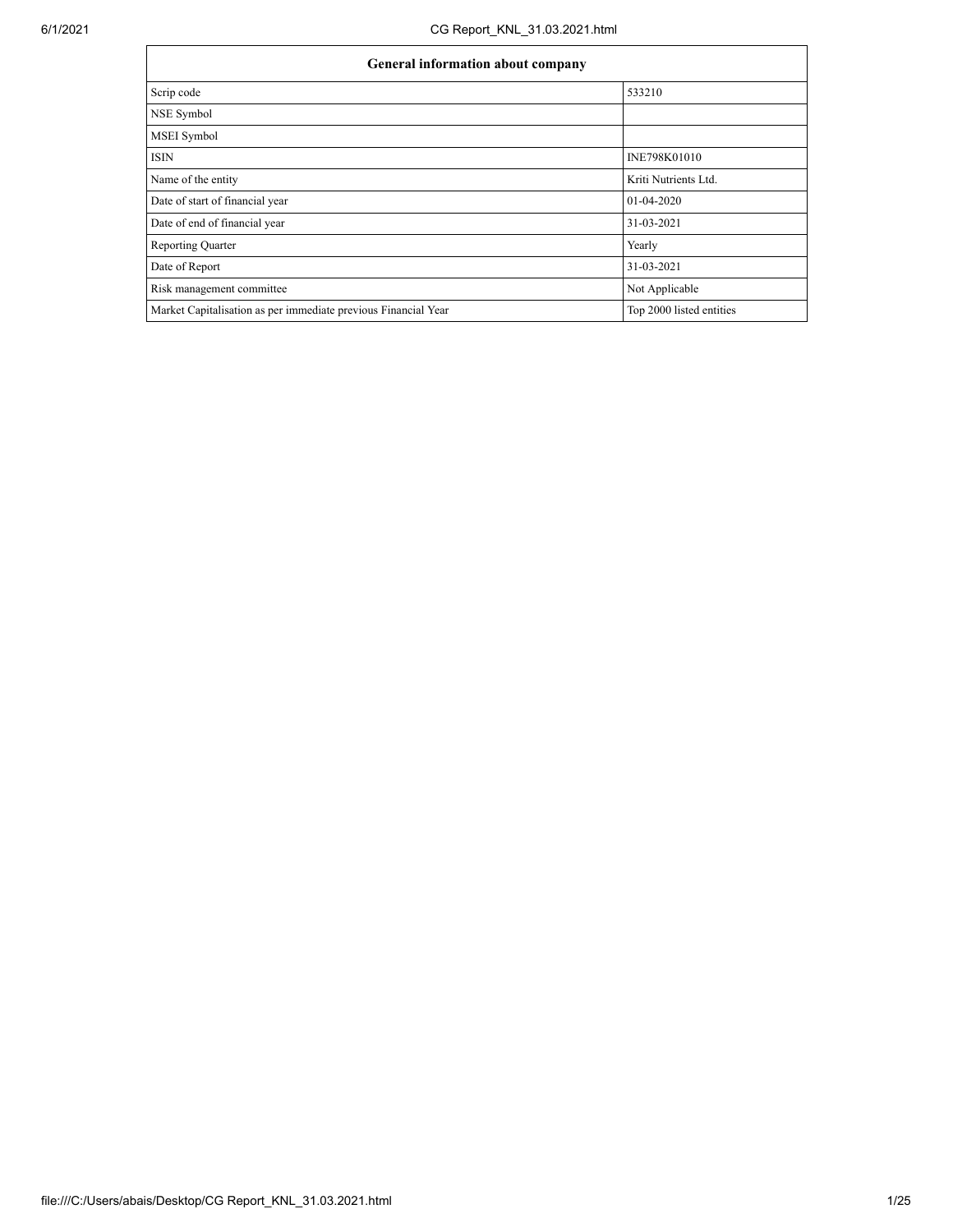## **Annexure I**

## **Annexure I to be submitted by listed entity on quarterly basis**

## **I. Composition of Board of Directors**

|                                  |                     |            |                                                       |                                       |                               |                          | Disclosure of notes on composition of board of directors explanatory                                 |                                             |                                          |                                                          |                      |                                            |                                                                                                                                                |                                                                                                                                                                      |                                                                                                                                                                          |                                                                                                                                    |
|----------------------------------|---------------------|------------|-------------------------------------------------------|---------------------------------------|-------------------------------|--------------------------|------------------------------------------------------------------------------------------------------|---------------------------------------------|------------------------------------------|----------------------------------------------------------|----------------------|--------------------------------------------|------------------------------------------------------------------------------------------------------------------------------------------------|----------------------------------------------------------------------------------------------------------------------------------------------------------------------|--------------------------------------------------------------------------------------------------------------------------------------------------------------------------|------------------------------------------------------------------------------------------------------------------------------------|
|                                  |                     |            |                                                       |                                       |                               |                          |                                                                                                      |                                             |                                          | Wether the listed entity has a Regular Chairperson   Yes |                      |                                            |                                                                                                                                                |                                                                                                                                                                      |                                                                                                                                                                          |                                                                                                                                    |
|                                  |                     |            |                                                       |                                       |                               |                          |                                                                                                      |                                             |                                          | Whether Chairperson is related to MD or CEO   Yes        |                      |                                            |                                                                                                                                                |                                                                                                                                                                      |                                                                                                                                                                          |                                                                                                                                    |
| le of the Director               | PAN                 | <b>DIN</b> | Category 1<br>of directors                            | Category 2<br>of directors            | Category<br>3 of<br>directors | Date<br>of<br>Birth      | Whether<br>special<br>resolution<br>passed?<br>[Refer Reg.<br>$17(1A)$ of<br>Listing<br>Regulations] | Date of<br>passing<br>special<br>resolution | <b>Initial Date</b><br>of<br>appointment | Date of Re-<br>appointment                               | Date of<br>cessation | Tenure<br>of<br>director<br>(in<br>months) | No of<br>Directorship<br>in listed<br>entities<br>including<br>this listed<br>entity (Refer<br>Regulation<br>17A of<br>Listing<br>Regulations) | No of<br>Independent<br>Directorship<br>in listed<br>entities<br>including<br>this listed<br>entity<br>(Refer<br>Regulation<br>$17A(1)$ of<br>Listing<br>Regulations | Number of<br>memberships<br>in Audit/<br>Stakeholder<br>Committee(s)<br>including this<br>listed entity<br>(Refer<br>Regulation<br>$26(1)$ of<br>Listing<br>Regulations) | No o<br>$\epsilon$<br>Chair<br>in A<br>Stake<br>Com<br>held in<br>ent:<br>inclu<br>this 1<br>entity<br>Regu<br>26(<br>Lis<br>Regul |
| <b>SINGH MEHTA</b>               | AFIPM2249E          | 00023523   | Executive<br>Director                                 | Chairperson<br>related to<br>Promoter | MD                            | $03 -$<br>$03 -$<br>1954 | NA                                                                                                   |                                             | 26-12-2009                               | 12-01-2019                                               |                      | 36                                         | 3                                                                                                                                              |                                                                                                                                                                      | 3                                                                                                                                                                        | $\mathbf{0}$                                                                                                                       |
| <b>IMA MEHTA</b>                 | AFIPM2248F          | 00023632   | Non-<br>Executive -<br>Non<br>Independent<br>Director | Not<br>Applicable                     |                               | $25 -$<br>$05 -$<br>1960 | <b>NA</b>                                                                                            |                                             | 26-12-2009                               |                                                          |                      |                                            | $\overline{2}$                                                                                                                                 | $\theta$                                                                                                                                                             | $\overline{\mathbf{3}}$                                                                                                                                                  |                                                                                                                                    |
| <b>ABH SINGH</b><br>Ά            | AFUPM3715P          | 00023591   | Executive<br>Director                                 | Not<br>Applicable                     |                               | $29 -$<br>$07 -$<br>1981 | NA                                                                                                   |                                             | 26-12-2009                               | 01-08-2019                                               |                      | 36                                         | 2                                                                                                                                              | $\theta$                                                                                                                                                             |                                                                                                                                                                          | $\mathbf{0}$                                                                                                                       |
| <b>DRASEKHARAN</b><br><b>KAR</b> | AABPB4869M 00003343 |            | Non-<br>Executive -<br>Independent<br>Director        | Not<br>Applicable                     |                               | $03 -$<br>$05 -$<br>1955 | NA                                                                                                   |                                             | 16-05-2019                               |                                                          |                      | 60                                         | 3                                                                                                                                              | $\overline{2}$                                                                                                                                                       |                                                                                                                                                                          |                                                                                                                                    |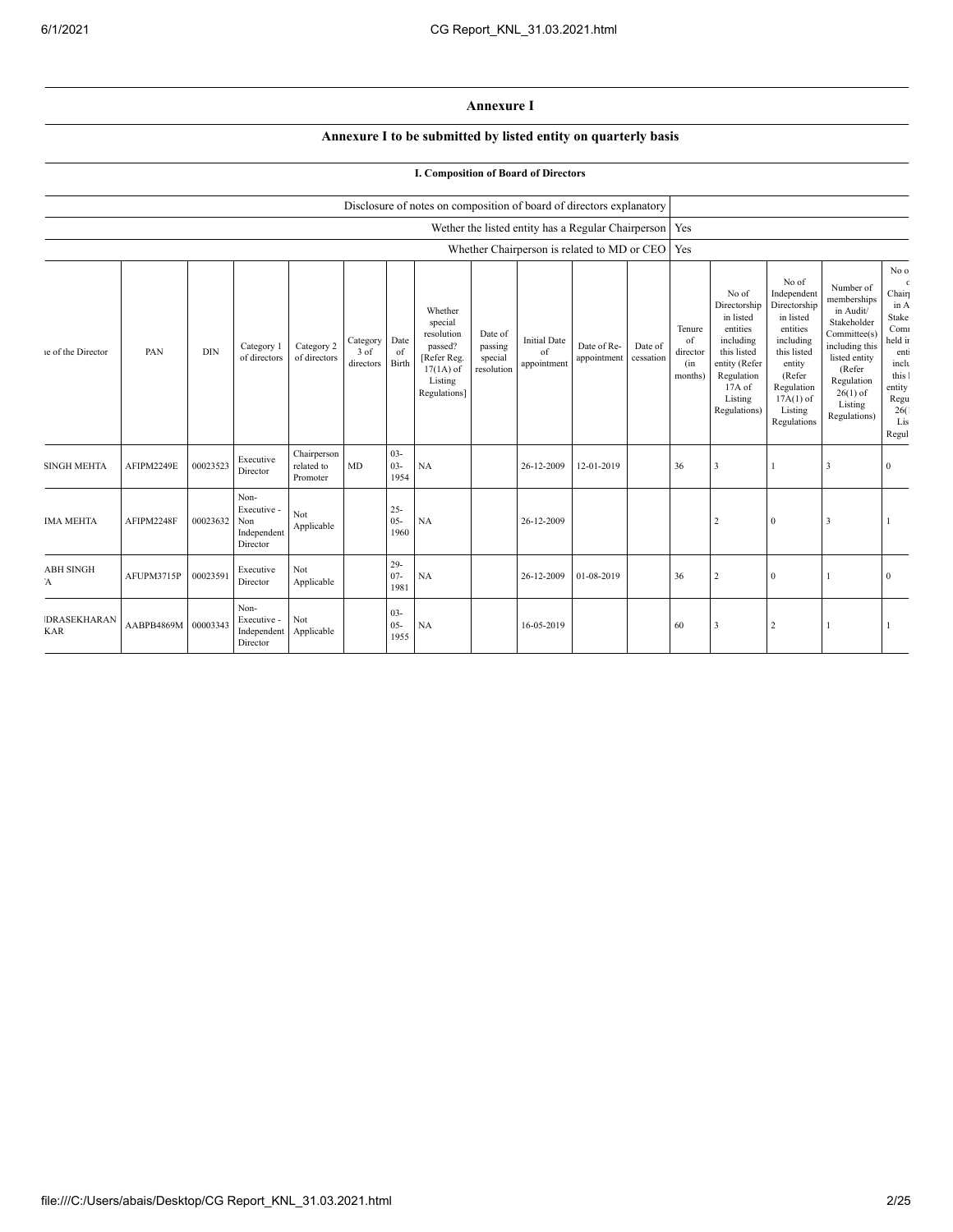Sr Title (Mr /  $Ms$ 

<sup>5</sup> Mr RAKESH

AHVPK6066E 00780354

6 Mr MANOJ AACPF2329M 01087055

Non-Executive - Independent Director

Non-Executive - Independent Director

Not Applicable

Not Applicable 11- 09- 1949

16- 07- 1962

|                            |     |     |                            |                               |                               |                     |                                                                                                      |                                             | <b>I. Composition of Board of Directors</b> |                            |                      |                                            |                                                                                                                                                |                                                                                                                                                                      |                                                                                                                      |
|----------------------------|-----|-----|----------------------------|-------------------------------|-------------------------------|---------------------|------------------------------------------------------------------------------------------------------|---------------------------------------------|---------------------------------------------|----------------------------|----------------------|--------------------------------------------|------------------------------------------------------------------------------------------------------------------------------------------------|----------------------------------------------------------------------------------------------------------------------------------------------------------------------|----------------------------------------------------------------------------------------------------------------------|
|                            |     |     |                            |                               |                               |                     | Disclosure of notes on composition of board of directors explanatory                                 |                                             |                                             |                            |                      |                                            |                                                                                                                                                |                                                                                                                                                                      |                                                                                                                      |
|                            |     |     |                            |                               |                               |                     | Wether the listed entity has a Regular Chairperson                                                   |                                             |                                             |                            |                      |                                            |                                                                                                                                                |                                                                                                                                                                      |                                                                                                                      |
| Name of<br>the<br>Director | PAN | DIN | Category 1<br>of directors | Category 2<br>οf<br>directors | Category<br>3 of<br>directors | Date<br>of<br>Birth | Whether<br>special<br>resolution<br>passed?<br>[Refer Reg.<br>$17(1A)$ of<br>Listing<br>Regulations] | Date of<br>passing<br>special<br>resolution | <b>Initial Date</b><br>of<br>appointment    | Date of Re-<br>appointment | Date of<br>cessation | Tenure<br>of<br>director<br>(in<br>months) | No of<br>Directorship<br>in listed<br>entities<br>including<br>this listed<br>entity (Refer<br>Regulation<br>17A of<br>Listing<br>Regulations) | No of<br>Independent<br>Directorship<br>in listed<br>entities<br>including<br>this listed<br>entity<br>(Refer<br>Regulation<br>$17A(1)$ of<br>Listing<br>Regulations | Numbe<br>member<br>in Au<br>Stakeho<br>Commit<br>includin<br>listed e<br>(Ref<br>Regula<br>26(1)<br>Listi<br>Regulat |

NA 27-01-2014 01-04-2019 60 4 4 4

NA 26-12-2009 01-04-2019 60 3 3 1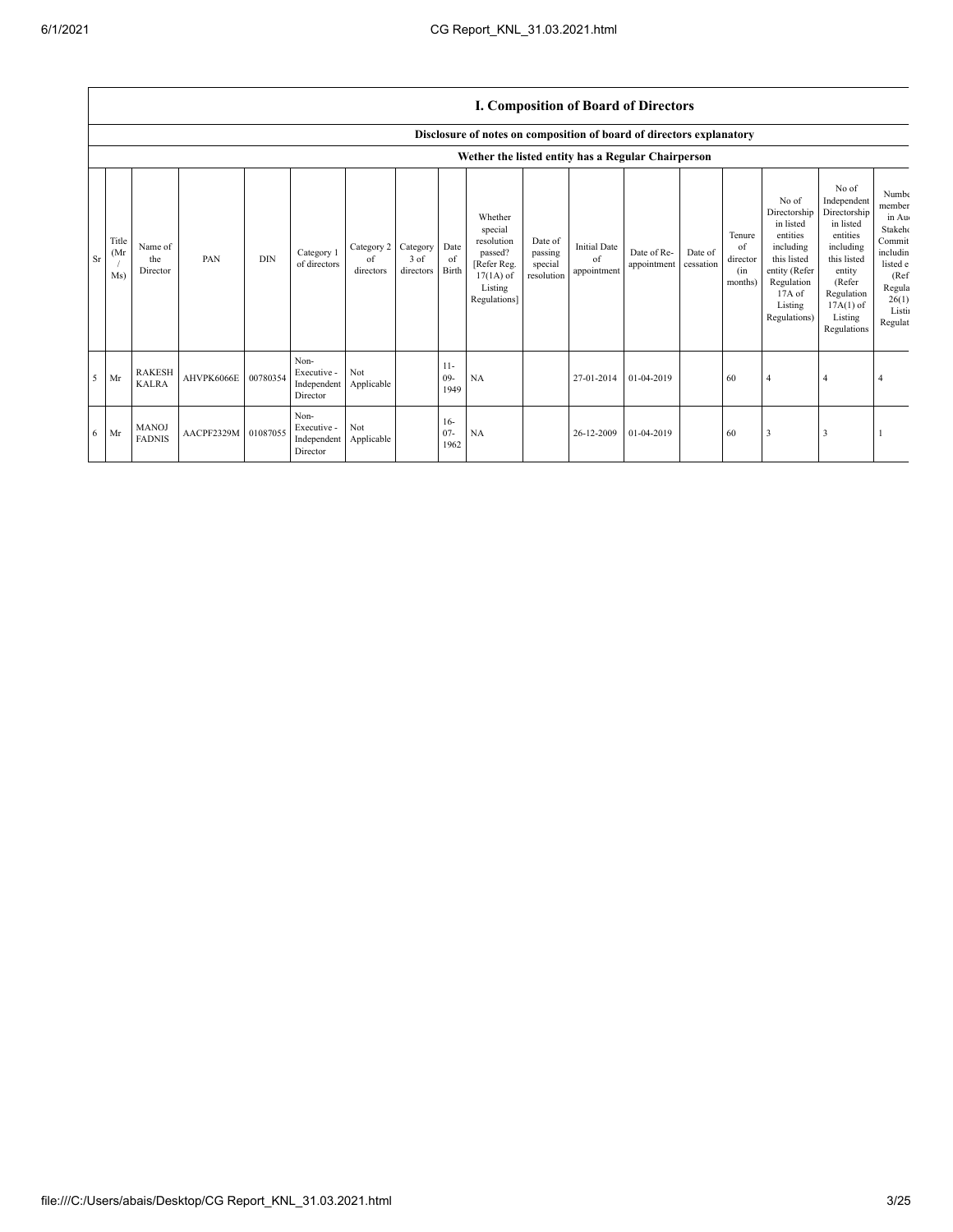|    | <b>Audit Committee Details</b> |                                                             |                                             |                            |                        |                      |         |  |  |  |  |
|----|--------------------------------|-------------------------------------------------------------|---------------------------------------------|----------------------------|------------------------|----------------------|---------|--|--|--|--|
|    |                                | Whether the Audit Committee has a Regular Chairperson   Yes |                                             |                            |                        |                      |         |  |  |  |  |
| Sr | <b>DIN</b><br>Number           | Name of Committee<br>members                                | Category 1 of directors                     | Category 2 of<br>directors | Date of<br>Appointment | Date of<br>Cessation | Remarks |  |  |  |  |
|    | 01087055                       | <b>MANOJ FADNIS</b>                                         | Non-Executive - Independent<br>Director     | Chairperson                | $12 - 01 - 2010$       |                      |         |  |  |  |  |
|    | 00023632                       | Purnima Mehta                                               | Non-Executive - Non<br>Independent Director | Member                     | $12 - 01 - 2010$       |                      |         |  |  |  |  |
|    | 00780354                       | <b>RAKESH KALRA</b>                                         | Non-Executive - Independent<br>Director     | Member                     | 27-01-2014             |                      |         |  |  |  |  |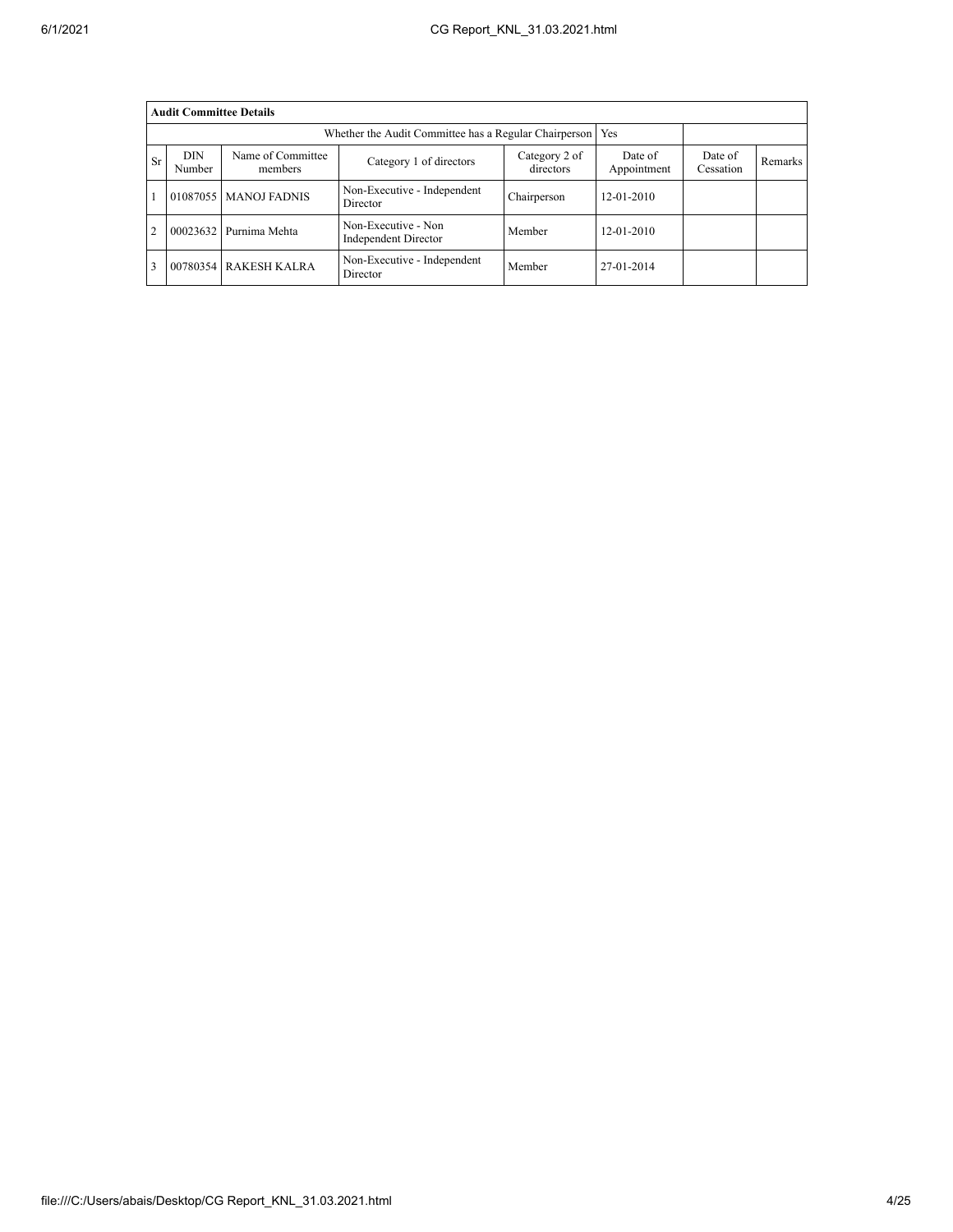|               | Nomination and remuneration committee |                                                                                   |                                         |                      |            |  |  |  |  |  |
|---------------|---------------------------------------|-----------------------------------------------------------------------------------|-----------------------------------------|----------------------|------------|--|--|--|--|--|
|               |                                       | Whether the Nomination and remuneration committee has a Regular Chairperson   Yes |                                         |                      |            |  |  |  |  |  |
| <b>Sr</b>     | <b>DIN</b><br>Number                  | Name of Committee<br>members                                                      | Date of<br>Appointment                  | Date of<br>Cessation | Remarks    |  |  |  |  |  |
|               |                                       | 01087055   MANOJ FADNIS                                                           | Non-Executive -<br>Independent Director | Chairperson          | 12-01-2010 |  |  |  |  |  |
| $\mathcal{D}$ |                                       | 00780354 RAKESH KALRA                                                             | Non-Executive -<br>Independent Director | Member               | 20-05-2015 |  |  |  |  |  |
|               | 00003343                              | CHANDRASEKHARAN<br><b>BHASKAR</b>                                                 | Non-Executive -<br>Independent Director | Member               | 16-05-2019 |  |  |  |  |  |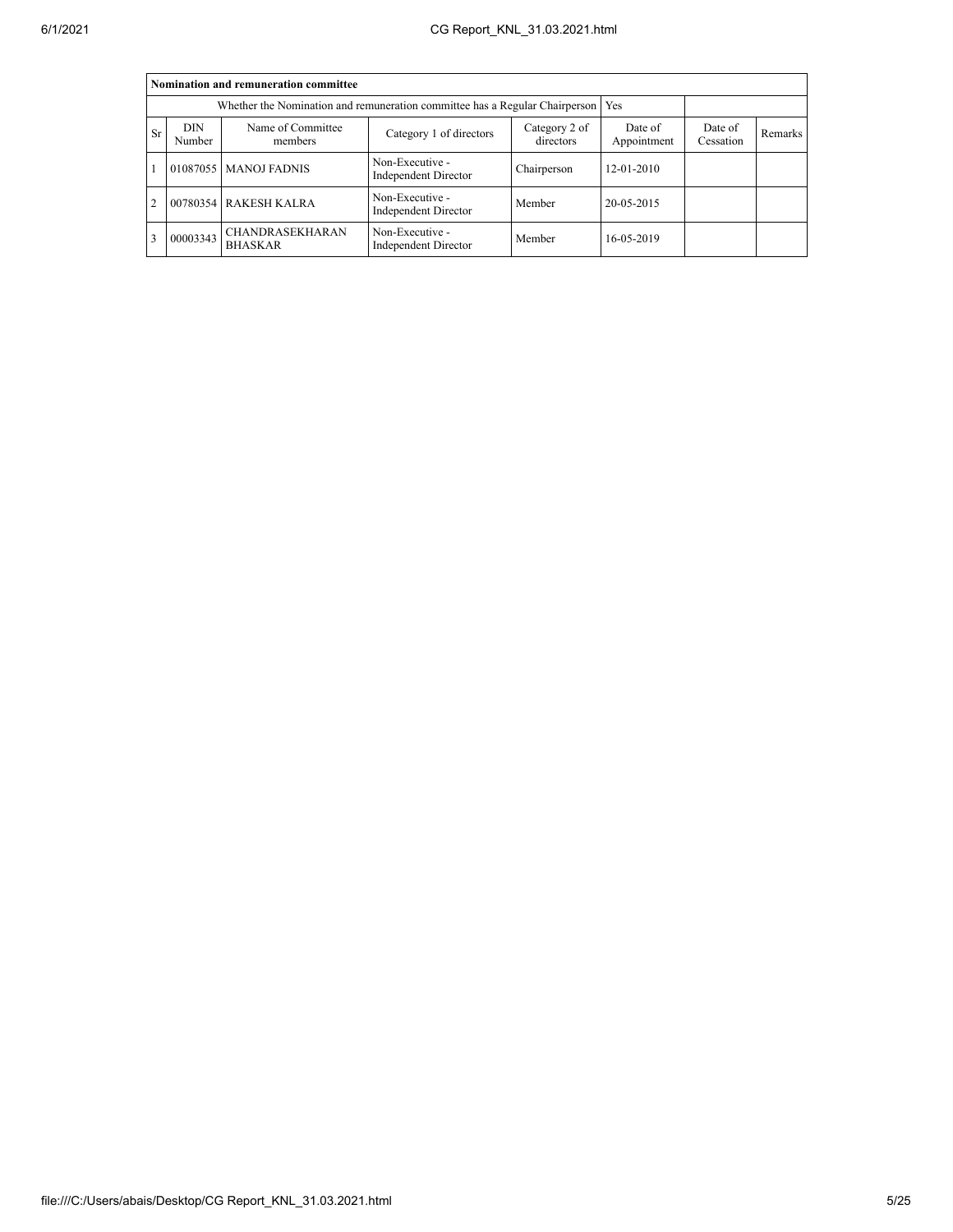|    | <b>Stakeholders Relationship Committee</b> |                                   |                                                                                 |                      |                  |  |  |  |  |  |  |
|----|--------------------------------------------|-----------------------------------|---------------------------------------------------------------------------------|----------------------|------------------|--|--|--|--|--|--|
|    |                                            |                                   | Whether the Stakeholders Relationship Committee has a Regular Chairperson   Yes |                      |                  |  |  |  |  |  |  |
| Sr | <b>DIN</b><br>Number                       | Name of Committee<br>members      | Date of<br>Appointment                                                          | Date of<br>Cessation | Remarks          |  |  |  |  |  |  |
|    |                                            | 00023632 Purnima Mehta            | Non-Executive - Non<br>Independent Director                                     | Chairperson          | 20-05-2015       |  |  |  |  |  |  |
|    |                                            | 01087055 MANOJ FADNIS             | Non-Executive - Independent<br>Director                                         | Member               | $12 - 01 - 2010$ |  |  |  |  |  |  |
|    | 00023523                                   | <b>SHIV SINGH</b><br><b>MEHTA</b> | <b>Executive Director</b>                                                       | Member               | $12 - 01 - 2010$ |  |  |  |  |  |  |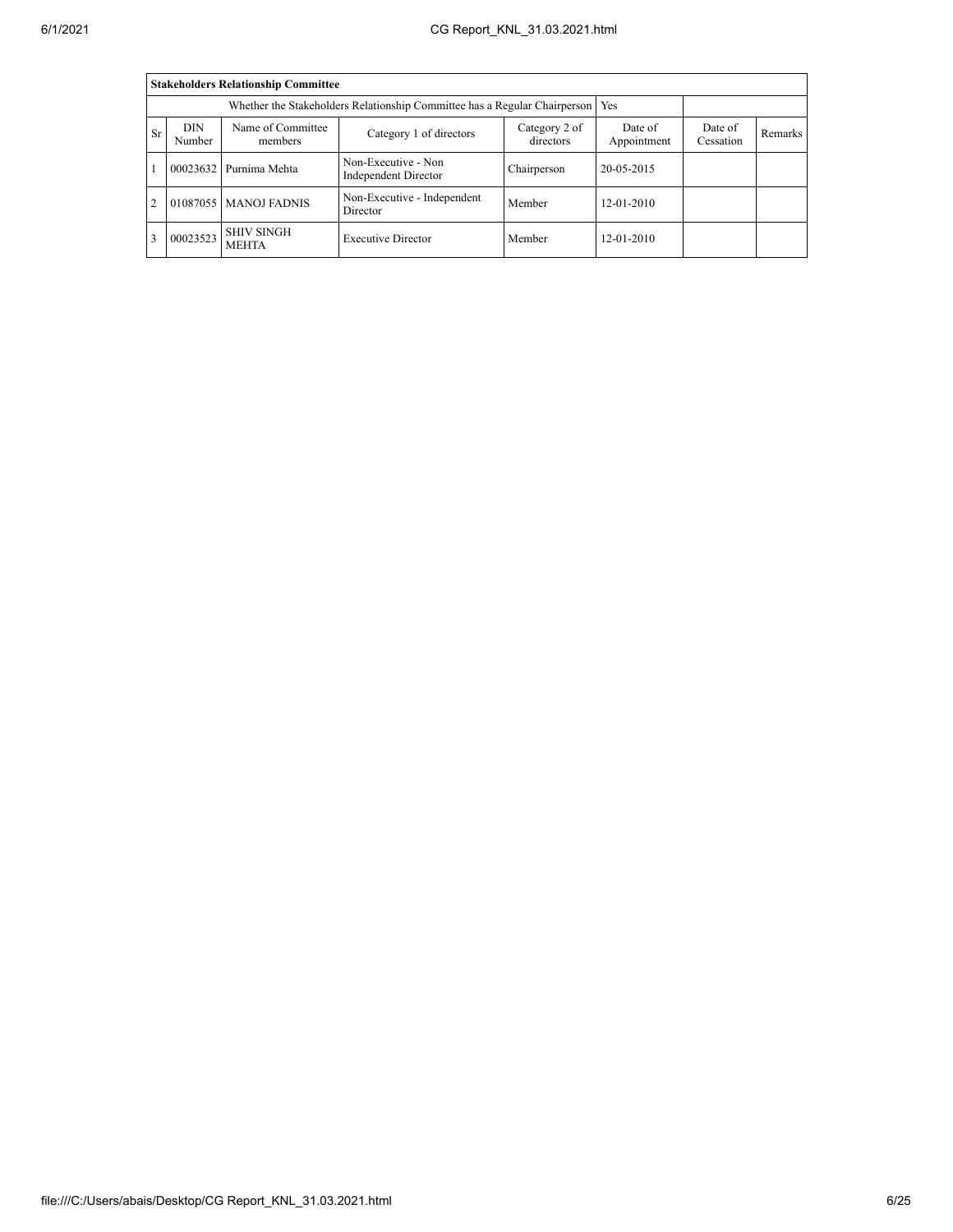|     | <b>Risk Management Committee</b> |                                                                 |                            |                            |                        |                      |         |  |  |
|-----|----------------------------------|-----------------------------------------------------------------|----------------------------|----------------------------|------------------------|----------------------|---------|--|--|
|     |                                  | Whether the Risk Management Committee has a Regular Chairperson |                            |                            |                        |                      |         |  |  |
| -Sr | DIN<br>Number                    | Name of Committee<br>members                                    | Category 1 of<br>directors | Category 2 of<br>directors | Date of<br>Appointment | Date of<br>Cessation | Remarks |  |  |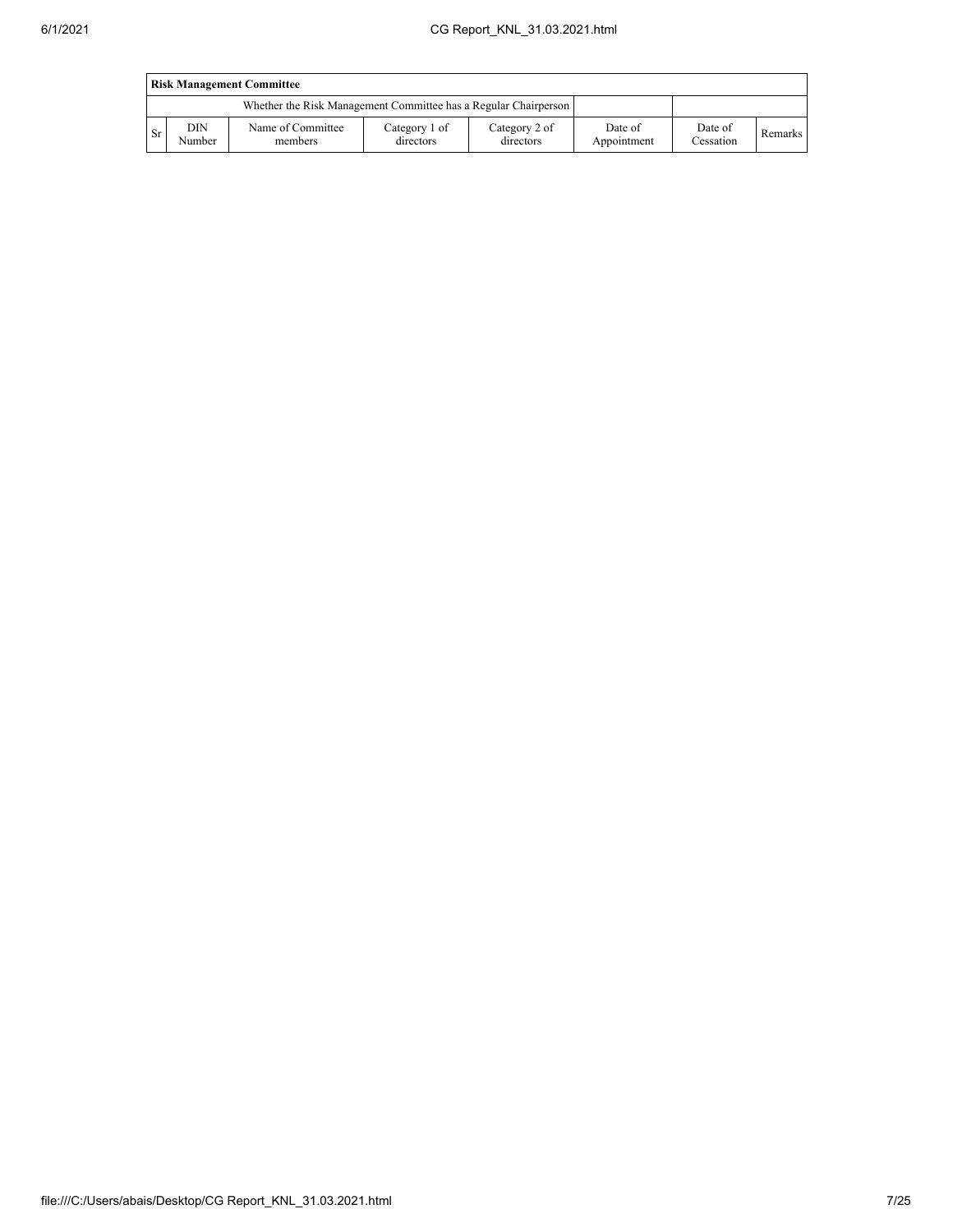|    | <b>Corporate Social Responsibility Committee</b> |                                                                                 |                                             |                        |                      |         |  |  |  |  |
|----|--------------------------------------------------|---------------------------------------------------------------------------------|---------------------------------------------|------------------------|----------------------|---------|--|--|--|--|
|    |                                                  | Whether the Corporate Social Responsibility Committee has a Regular Chairperson |                                             |                        |                      |         |  |  |  |  |
| Sr | <b>DIN</b><br>Number                             | Name of Committee<br>members                                                    | Category 2 of<br>directors                  | Date of<br>Appointment | Date of<br>Cessation | Remarks |  |  |  |  |
|    | 00023632                                         | Purnima Mehta                                                                   | Non-Executive - Non<br>Independent Director | Chairperson            | 13-08-2014           |         |  |  |  |  |
|    | 00023591                                         | <b>SAURABH SINGH</b><br><b>MEHTA</b>                                            | <b>Executive Director</b>                   | Member                 | 13-08-2014           |         |  |  |  |  |
|    |                                                  | 00780354 RAKESH KALRA                                                           | Non-Executive - Independent<br>Director     | Member                 | 12-05-2016           |         |  |  |  |  |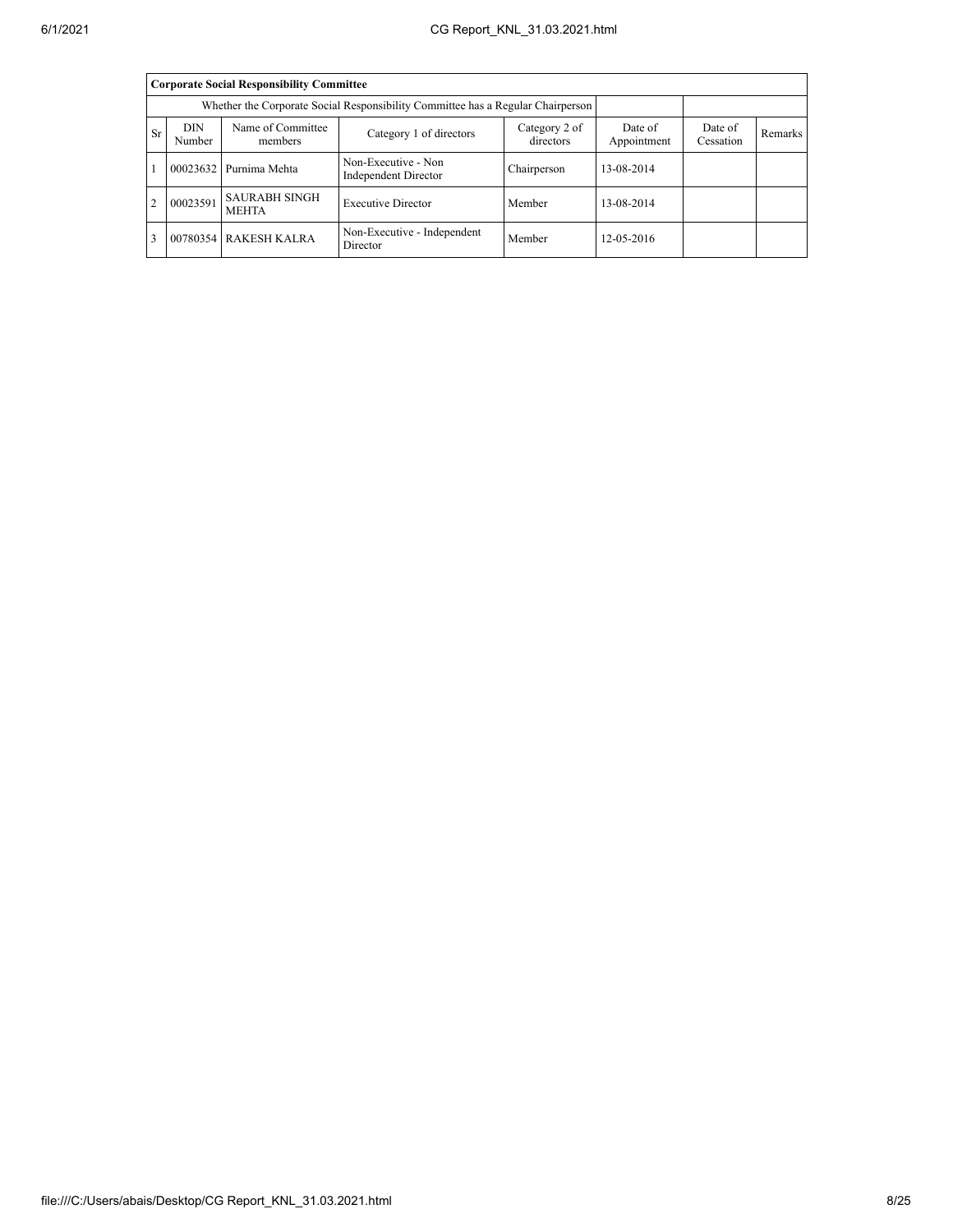| <b>Other Committee</b> |                                                                                                                                     |  |  |
|------------------------|-------------------------------------------------------------------------------------------------------------------------------------|--|--|
|                        | Sr   DIN Number   Name of Committee members   Name of other committee   Category 1 of directors   Category 2 of directors   Remarks |  |  |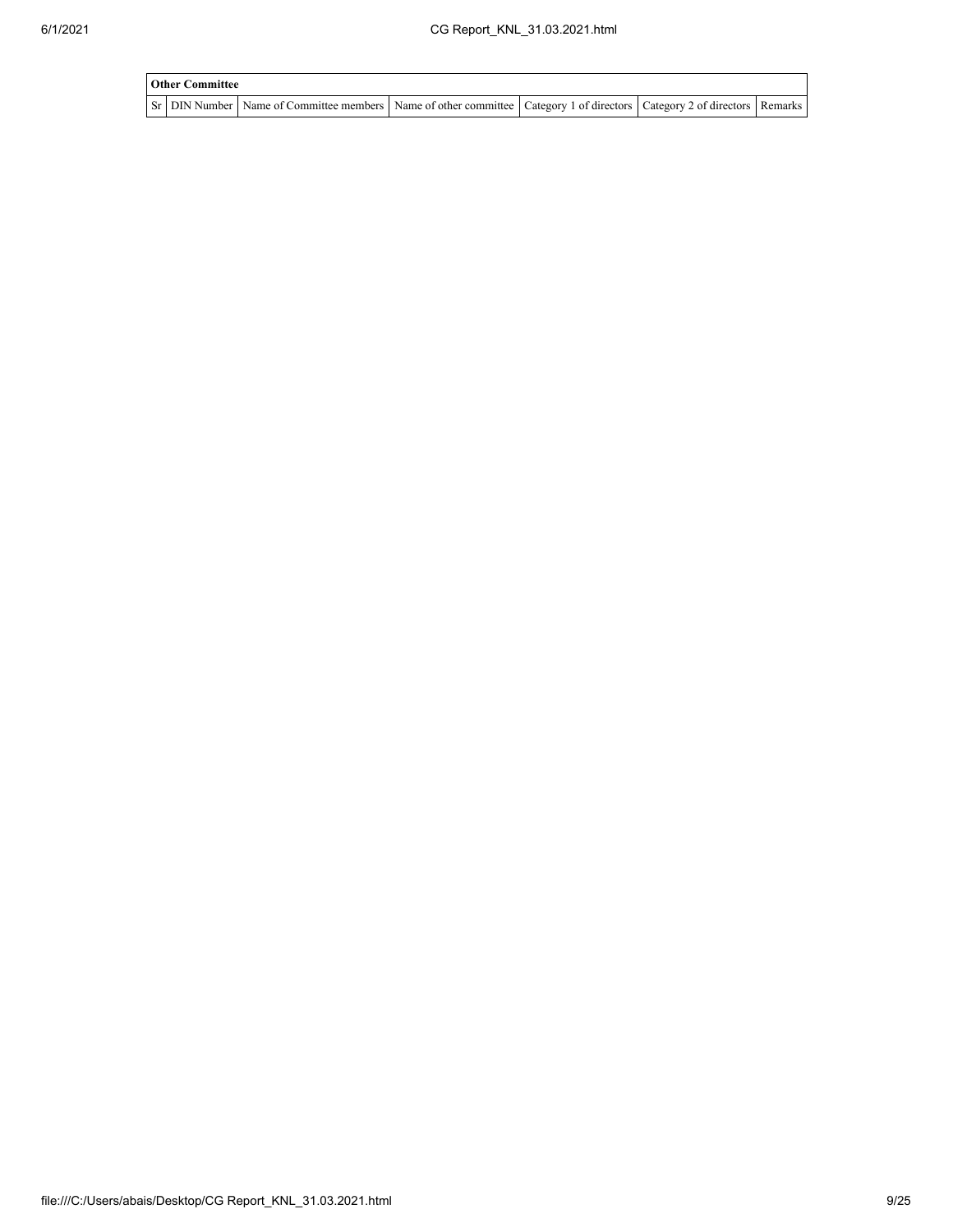|                | <b>Annexure 1</b>                                             |                                                               |                                                                   |                                       |                                                     |                                    |                                                           |  |
|----------------|---------------------------------------------------------------|---------------------------------------------------------------|-------------------------------------------------------------------|---------------------------------------|-----------------------------------------------------|------------------------------------|-----------------------------------------------------------|--|
|                | <b>Annexure 1</b>                                             |                                                               |                                                                   |                                       |                                                     |                                    |                                                           |  |
|                | <b>III. Meeting of Board of Directors</b>                     |                                                               |                                                                   |                                       |                                                     |                                    |                                                           |  |
|                | Disclosure of notes on meeting of board of                    | directors explanatory                                         |                                                                   |                                       |                                                     |                                    |                                                           |  |
| <b>Sr</b>      | $Date(s)$ of meeting<br>$(if any)$ in the<br>previous quarter | $Date(s)$ of<br>meeting (if any)<br>in the current<br>quarter | Maximum gap between<br>any two consecutive (in<br>number of days) | Notes for<br>not<br>providing<br>Date | Whether<br>requirement of<br>Quorum met<br>(Yes/No) | Number of<br>Directors<br>present* | No. of Independent<br>Directors attending<br>the meeting* |  |
| $\mathbf{1}$   | 27-10-2020                                                    |                                                               |                                                                   |                                       | Yes                                                 | 6                                  |                                                           |  |
| 2              |                                                               | 22-01-2021                                                    | 86                                                                |                                       | Yes                                                 | 6                                  |                                                           |  |
| $\overline{3}$ |                                                               | 24-03-2021                                                    | 60                                                                |                                       | Yes                                                 | 6                                  | 3                                                         |  |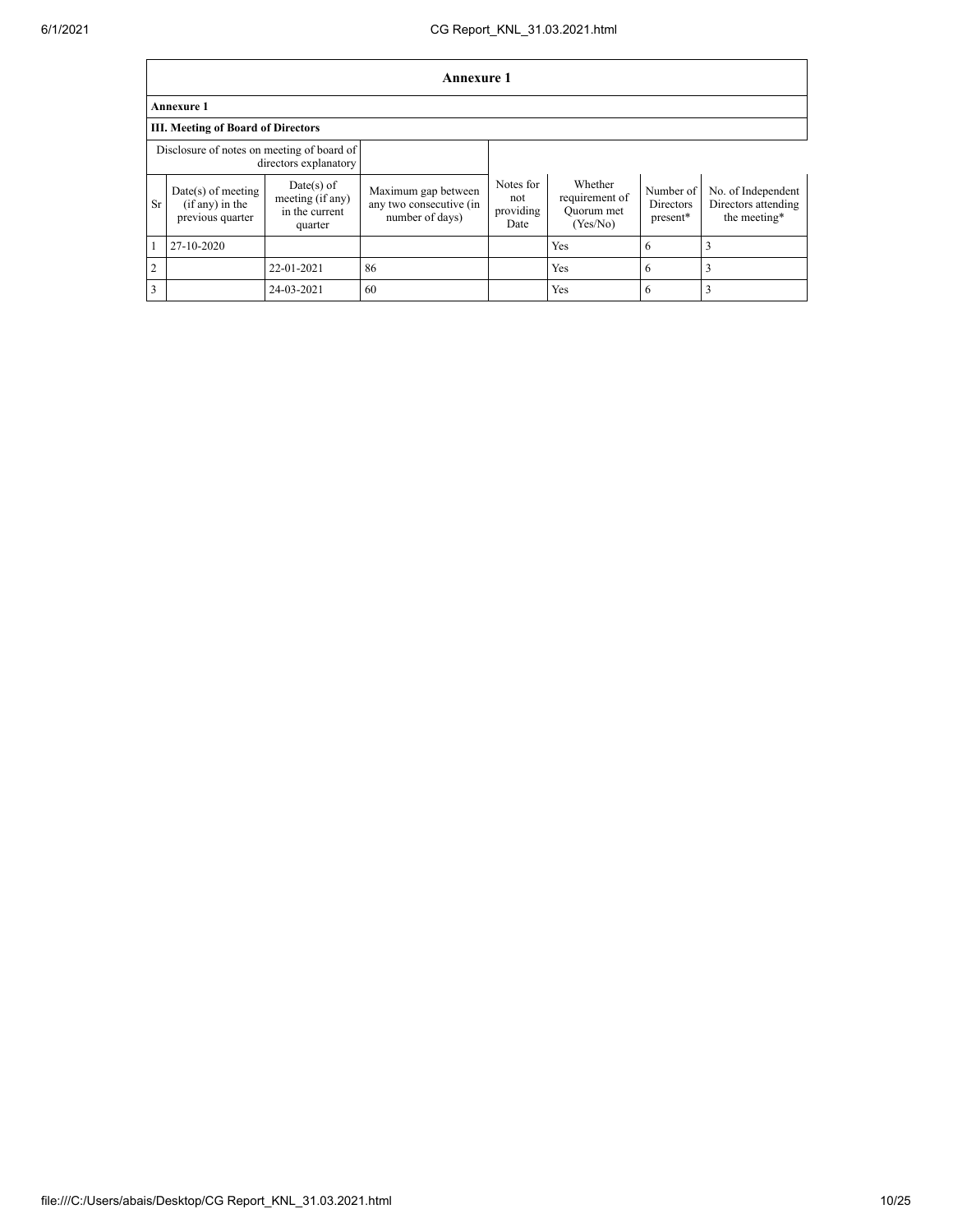|                | <b>Annexure 1</b>                                  |                                                                                                            |                                                                      |                               |                                       |                                                        |                                                      |                                                                         |  |  |
|----------------|----------------------------------------------------|------------------------------------------------------------------------------------------------------------|----------------------------------------------------------------------|-------------------------------|---------------------------------------|--------------------------------------------------------|------------------------------------------------------|-------------------------------------------------------------------------|--|--|
|                | <b>IV. Meeting of Committees</b>                   |                                                                                                            |                                                                      |                               |                                       |                                                        |                                                      |                                                                         |  |  |
|                |                                                    |                                                                                                            | Disclosure of notes on meeting of committees explanatory             |                               |                                       |                                                        |                                                      |                                                                         |  |  |
| <b>Sr</b>      | Name of<br>Committee                               | $Date(s)$ of meeting (Enter<br>dates of Previous quarter and<br>Current quarter in<br>chronological order) | Maximum gap<br>between any two<br>consecutive (in<br>number of days) | Name of<br>other<br>committee | Reson for<br>not<br>providing<br>date | Whether<br>requirement<br>of Quorum<br>met<br>(Yes/No) | Number<br>$\sigma$ f<br><b>Directors</b><br>present* | $No$ of<br>Independent<br><b>Directors</b><br>attending the<br>meeting* |  |  |
| $\mathbf{1}$   | <b>Stakeholders</b><br>Relationship<br>Committee   | 20-10-2020                                                                                                 |                                                                      |                               |                                       | Yes                                                    | 3                                                    | 1                                                                       |  |  |
| $\overline{2}$ | Nomination<br>and<br>remuneration<br>committee     | 27-10-2020                                                                                                 |                                                                      |                               |                                       | Yes                                                    | 3                                                    | 3                                                                       |  |  |
| $\overline{3}$ | Audit<br>Committee                                 | 27-10-2020                                                                                                 |                                                                      |                               |                                       | Yes                                                    | 3                                                    | $\overline{c}$                                                          |  |  |
| $\overline{4}$ | Audit<br>Committee                                 | 22-01-2021                                                                                                 |                                                                      |                               |                                       | Yes                                                    | 3                                                    | $\overline{2}$                                                          |  |  |
| 5              | Nomination<br>and<br>remuneration<br>committee     | 24-03-2021                                                                                                 |                                                                      |                               |                                       | Yes                                                    | 3                                                    | 3                                                                       |  |  |
| 6              | Corporate<br>Social<br>Responsibility<br>Committee | 24-03-2021                                                                                                 |                                                                      |                               |                                       | Yes                                                    | 3                                                    | 1                                                                       |  |  |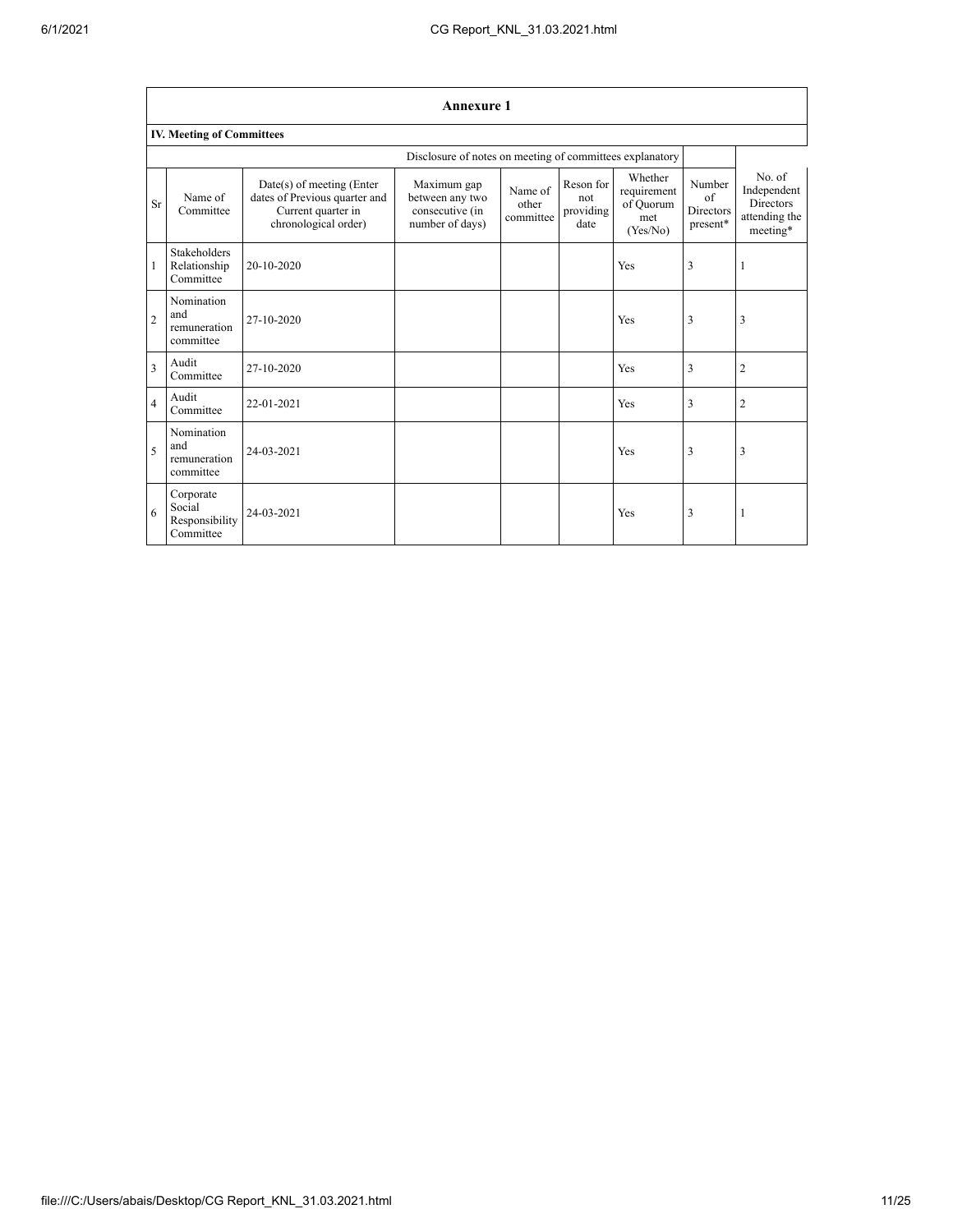|                                                                                                                         | <b>Annexure 1</b>                                                                                         |            |  |  |  |  |  |  |
|-------------------------------------------------------------------------------------------------------------------------|-----------------------------------------------------------------------------------------------------------|------------|--|--|--|--|--|--|
|                                                                                                                         | V. Related Party Transactions                                                                             |            |  |  |  |  |  |  |
| If status is "No" details of non-<br>Compliance status<br>Subject<br>Sr<br>(Yes/No/NA)<br>compliance may be given here. |                                                                                                           |            |  |  |  |  |  |  |
|                                                                                                                         | Whether prior approval of audit committee obtained                                                        | Yes        |  |  |  |  |  |  |
| $\overline{2}$                                                                                                          | Whether shareholder approval obtained for material RPT                                                    | NA         |  |  |  |  |  |  |
| 3                                                                                                                       | Whether details of RPT entered into pursuant to omnibus approval<br>have been reviewed by Audit Committee | <b>Yes</b> |  |  |  |  |  |  |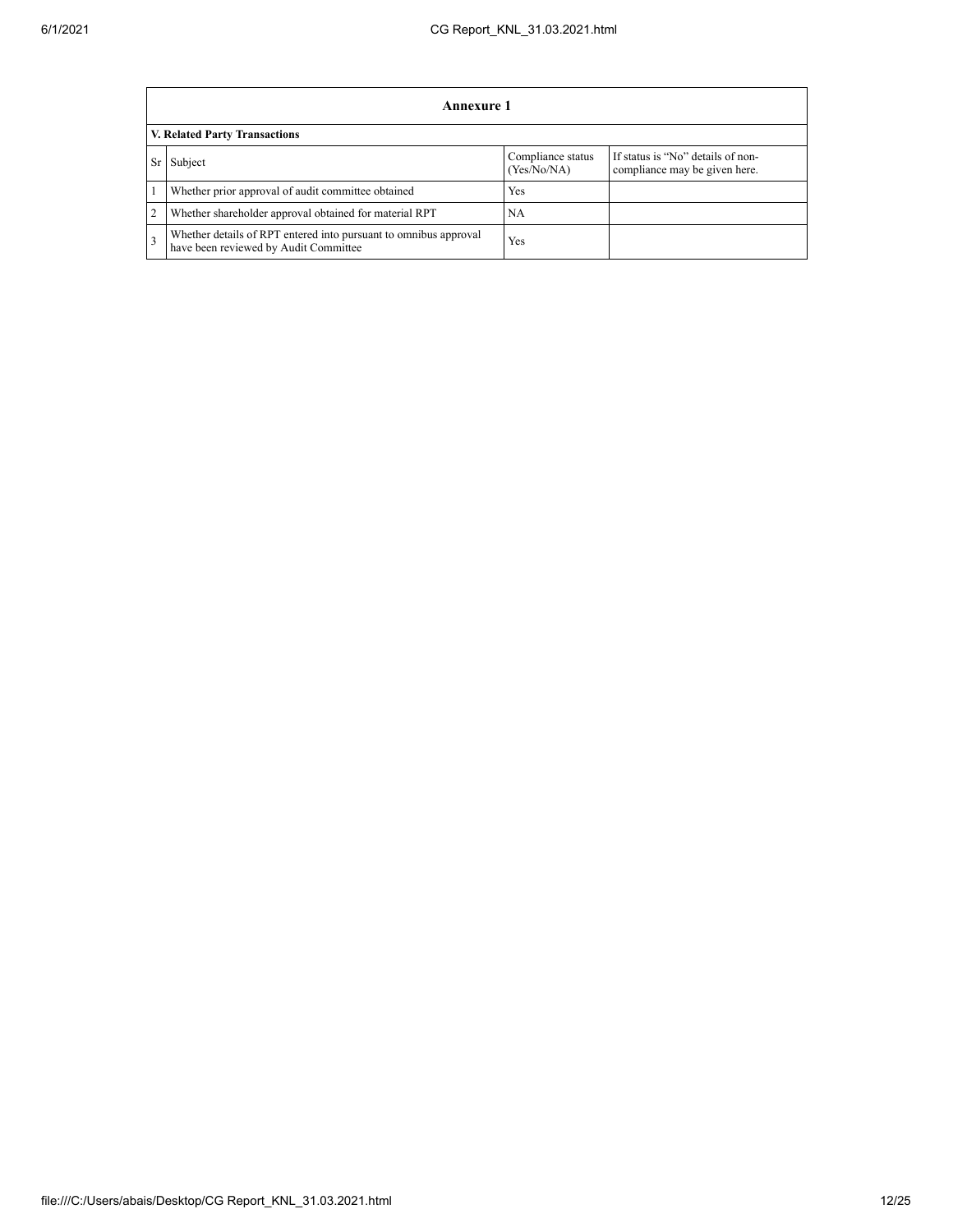|                | <b>Annexure 1</b>                                                                                                                                                                                               |                               |  |  |
|----------------|-----------------------------------------------------------------------------------------------------------------------------------------------------------------------------------------------------------------|-------------------------------|--|--|
|                | <b>VI. Affirmations</b>                                                                                                                                                                                         |                               |  |  |
| Sr             | Subject                                                                                                                                                                                                         | Compliance<br>status (Yes/No) |  |  |
|                | The composition of Board of Directors is in terms of SEBI (Listing obligations and disclosure requirements)<br>Regulations, 2015                                                                                | Yes                           |  |  |
| $\overline{c}$ | The composition of the following committees is in terms of SEBI(Listing obligations and disclosure requirements)<br>Regulations, 2015 a. Audit Committee                                                        | <b>Yes</b>                    |  |  |
| 3              | The composition of the following committees is in terms of SEBI(Listing obligations and disclosure requirements)<br>Regulations, 2015. b. Nomination & remuneration committee                                   | Yes                           |  |  |
| $\overline{4}$ | The composition of the following committees is in terms of SEBI(Listing obligations and disclosure requirements)<br>Regulations, 2015. c. Stakeholders relationship committee                                   | Yes                           |  |  |
| 5              | The composition of the following committees is in terms of SEBI(Listing obligations and disclosure requirements)<br>Regulations, 2015. d. Risk management committee (applicable to the top 500 listed entities) | <b>NA</b>                     |  |  |
| 6              | The committee members have been made aware of their powers, role and responsibilities as specified in SEBI<br>(Listing obligations and disclosure requirements) Regulations, 2015.                              | Yes                           |  |  |
| $\overline{7}$ | The meetings of the board of directors and the above committees have been conducted in the manner as specified in<br>SEBI (Listing obligations and disclosure requirements) Regulations, 2015.                  | Yes                           |  |  |
| 8              | This report and/or the report submitted in the previous quarter has been placed before Board of Directors.                                                                                                      | <b>Yes</b>                    |  |  |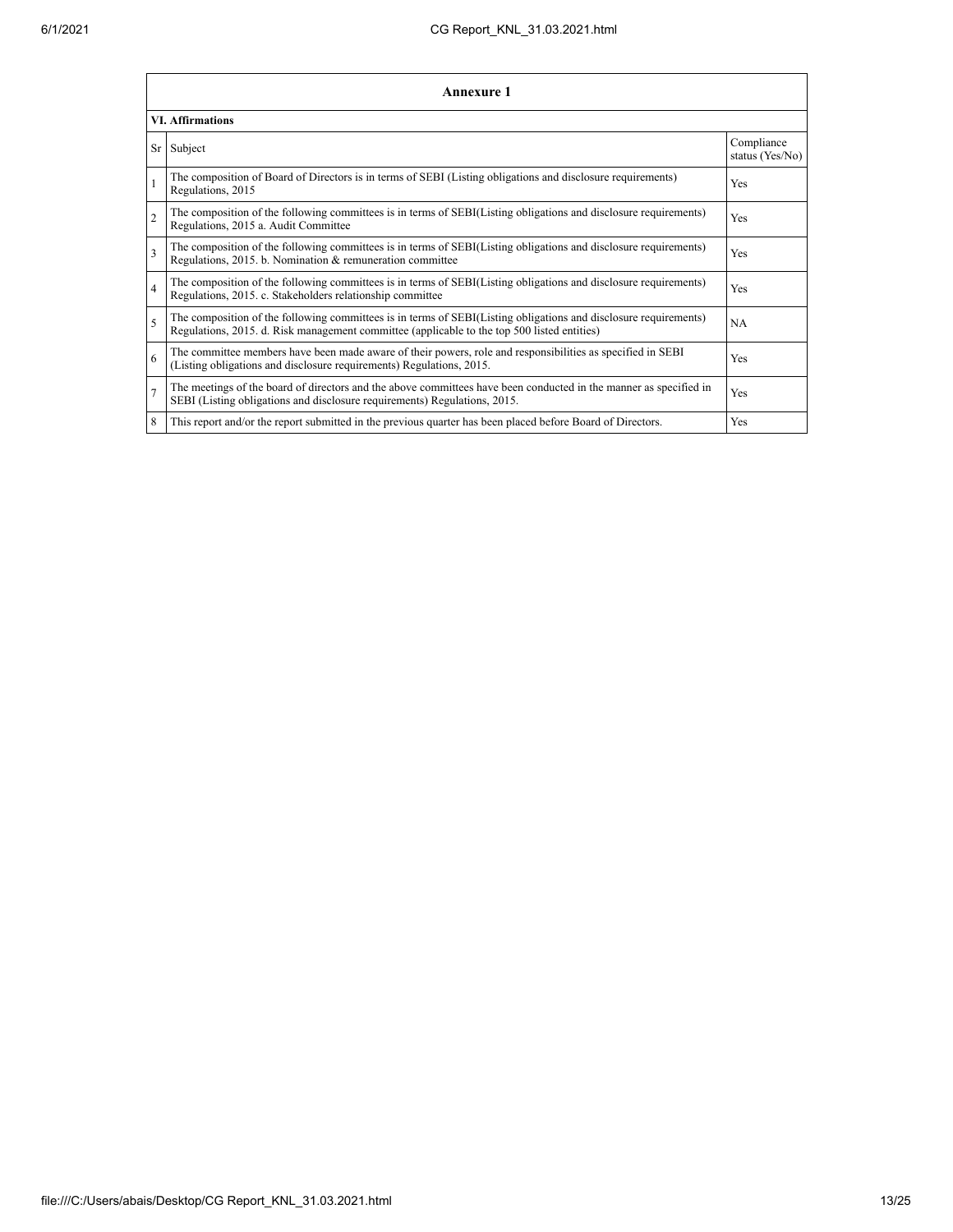|    | <b>Annexure 1</b> |                          |  |
|----|-------------------|--------------------------|--|
| Sr | Subject           | Compliance status        |  |
|    | Name of signatory | Shiv Singh Mehta         |  |
|    | Designation       | <b>Managing Director</b> |  |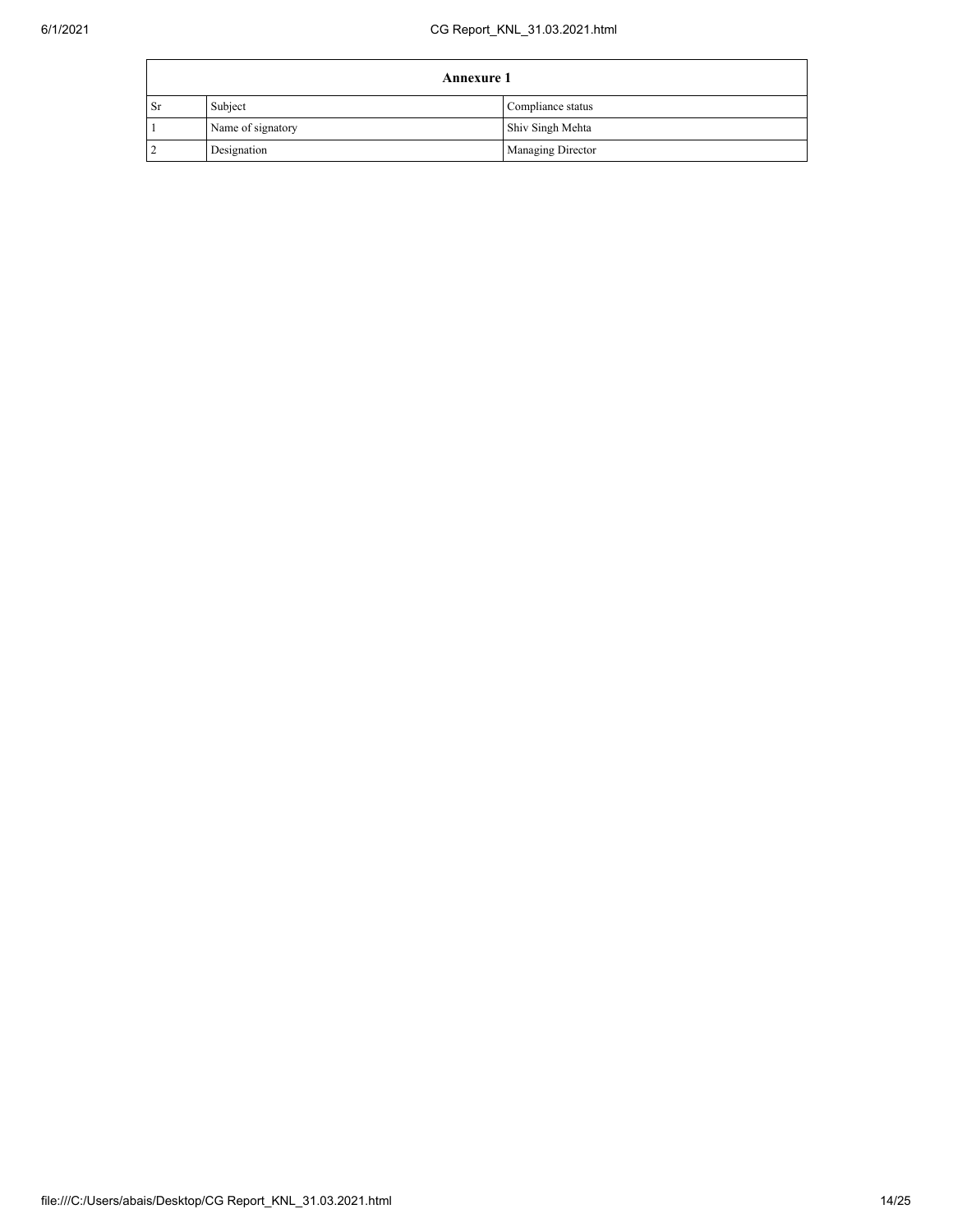|                         | <b>Annexure II</b>                                                         |                                  |                                                                                                                 |                            |  |
|-------------------------|----------------------------------------------------------------------------|----------------------------------|-----------------------------------------------------------------------------------------------------------------|----------------------------|--|
|                         |                                                                            |                                  | Annexure II to be submitted by listed entity at the end of the financial year (for the whole of financial year) |                            |  |
|                         | I. Disclosure on website in terms of Listing Regulations                   |                                  |                                                                                                                 |                            |  |
| Sr                      | Item                                                                       | Compliance status<br>(Yes/No/NA) | If status is "No" details of non-<br>compliance may be given here.                                              | Web address                |  |
| 1                       | Details of business                                                        | Yes                              |                                                                                                                 | http://kritinutrients.com/ |  |
| $\overline{c}$          | Terms and conditions of appointment of<br>independent directors            | Yes                              |                                                                                                                 | http://kritinutrients.com/ |  |
| 3                       | Composition of various committees of board<br>of directors                 | Yes                              |                                                                                                                 | http://kritinutrients.com/ |  |
| $\overline{\mathbf{4}}$ | Code of conduct of board of directors and<br>senior management personnel   | Yes                              |                                                                                                                 | http://kritinutrients.com/ |  |
| 5                       | Details of establishment of vigil mechanism/<br>Whistle Blower policy      | Yes                              |                                                                                                                 | http://kritinutrients.com/ |  |
| 6                       | Criteria of making payments to non-<br>executive directors                 | <b>NA</b>                        |                                                                                                                 |                            |  |
| $\overline{7}$          | Policy on dealing with related party<br>transactions                       | Yes                              |                                                                                                                 | http://kritinutrients.com/ |  |
| 8                       | Policy for determining 'material'<br>subsidiaries                          | Yes                              |                                                                                                                 | http://kritinutrients.com/ |  |
| $\mathbf Q$             | Details of familiarization programmes<br>imparted to independent directors | Yes                              |                                                                                                                 | http://kritinutrients.com/ |  |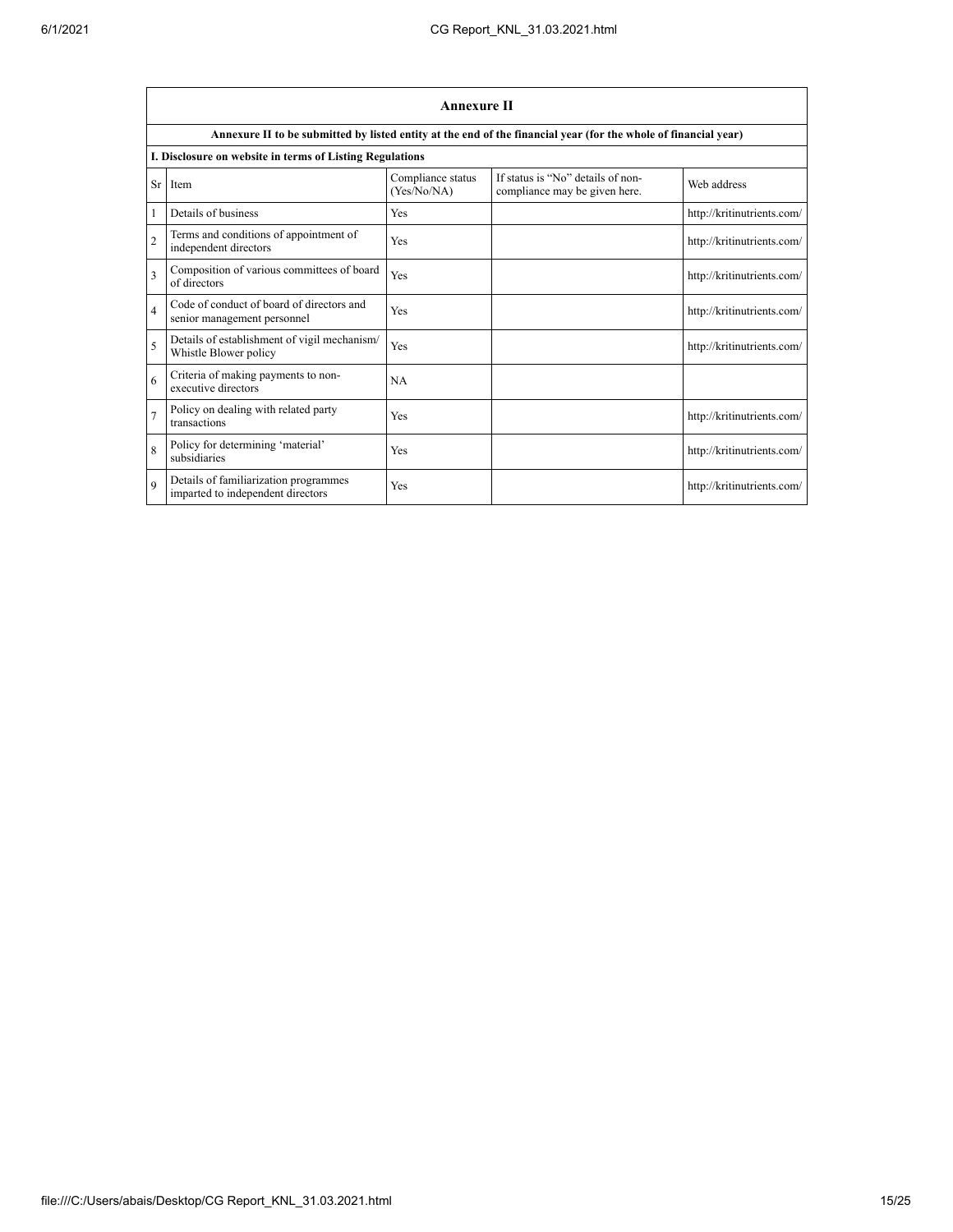|    | <b>Annexure II</b>                                                                                                                                                                           |                                     |                                                                      |                            |
|----|----------------------------------------------------------------------------------------------------------------------------------------------------------------------------------------------|-------------------------------------|----------------------------------------------------------------------|----------------------------|
|    | Annexure II to be submitted by listed entity at the end of the financial year (for the whole of financial year)                                                                              |                                     |                                                                      |                            |
|    | I. Disclosure on website in terms of Listing Regulations                                                                                                                                     |                                     |                                                                      |                            |
| Sr | Item                                                                                                                                                                                         | Compliance<br>status<br>(Yes/No/NA) | If status is "No" details<br>of non-compliance may<br>be given here. | Web address                |
| 10 | Contact information of the designated officials of the listed entity<br>who are responsible for assisting and handling investor grievances                                                   | Yes                                 |                                                                      | http://kritinutrients.com/ |
| 11 | email address for grievance redressal and other relevant details                                                                                                                             | Yes                                 |                                                                      | http://kritinutrients.com/ |
| 12 | Financial results                                                                                                                                                                            | Yes                                 |                                                                      | http://kritinutrients.com/ |
| 13 | Shareholding pattern                                                                                                                                                                         | Yes                                 |                                                                      | http://kritinutrients.com/ |
| 14 | Details of agreements entered into with the media companies<br>and/or their associates                                                                                                       | <b>NA</b>                           |                                                                      |                            |
| 15 | Schedule of analyst or institutional investor meet and presentations<br>made by the listed entity to analysts or institutional investors<br>simultaneously with submission to stock exchange | NA                                  |                                                                      |                            |
| 16 | New name and the old name of the listed entity                                                                                                                                               | NA                                  |                                                                      |                            |
| 17 | Advertisements as per regulation 47 (1)                                                                                                                                                      | Yes                                 |                                                                      | http://kritinutrients.com/ |
| 18 | Credit rating or revision in credit rating obtained                                                                                                                                          | Yes                                 |                                                                      | http://kritinutrients.com/ |
| 19 | Separate audited financial statements of each subsidiary of the<br>listed entity in respect of a relevant financial year                                                                     | NA                                  |                                                                      |                            |
| 20 | Whether company has provided information under separate section<br>on its website as per Regulation $46(2)$                                                                                  | Yes                                 |                                                                      | http://kritinutrients.com/ |
| 21 | Materiality Policy as per Regulation 30                                                                                                                                                      | Yes                                 |                                                                      | http://kritinutrients.com/ |
| 22 | Dividend Distribution policy as per Regulation 43A (as applicable)                                                                                                                           | <b>NA</b>                           |                                                                      |                            |
| 23 | It is certified that these contents on the website of the listed entity<br>are correct                                                                                                       | Yes                                 |                                                                      | http://kritinutrients.com/ |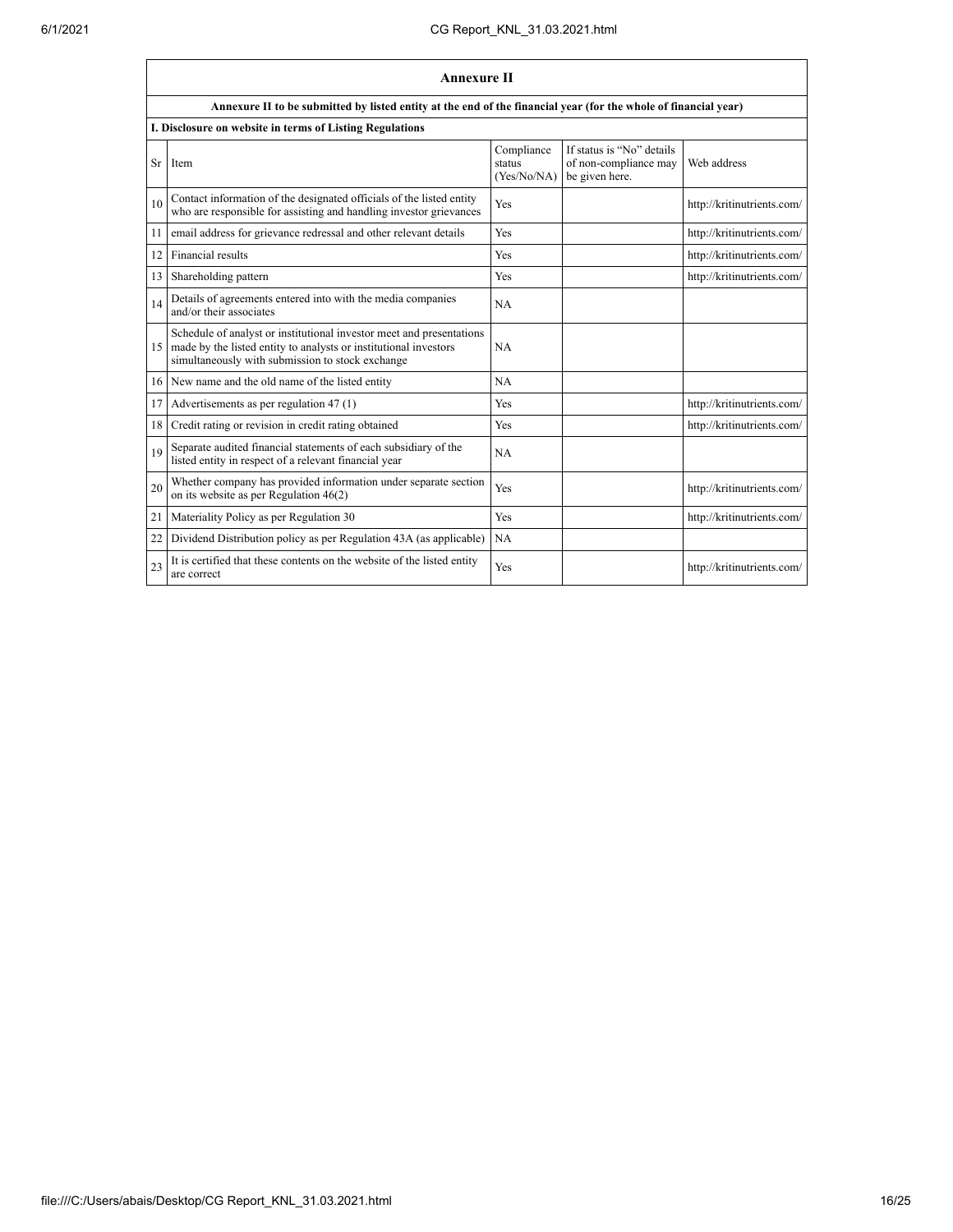|                 | Annexure II                                                                                                          |                                |                                     |                                                                    |  |
|-----------------|----------------------------------------------------------------------------------------------------------------------|--------------------------------|-------------------------------------|--------------------------------------------------------------------|--|
|                 | <b>II. Annual Affirmations</b>                                                                                       |                                |                                     |                                                                    |  |
| Sr <sup>-</sup> | Particulars                                                                                                          | Regulation<br>Number           | Compliance<br>status<br>(Yes/No/NA) | If status is "No" details of non-<br>compliance may be given here. |  |
| $\mathbf{1}$    | Independent director(s) have been appointed in terms of<br>specified criteria of 'independence' and/or 'eligibility' | 16(1)(b) &<br>25(6)            | Yes                                 |                                                                    |  |
| $\overline{2}$  | Board composition                                                                                                    | 17(1),<br>$17(1A)$ &<br>17(1B) | Yes                                 |                                                                    |  |
| 3               | Meeting of Board of directors                                                                                        | 17(2)                          | Yes                                 |                                                                    |  |
| 4               | Quorum of Board meeting                                                                                              | 17(2A)                         | Yes                                 |                                                                    |  |
| 5               | Review of Compliance Reports                                                                                         | 17(3)                          | Yes                                 |                                                                    |  |
| 6               | Plans for orderly succession for appointments                                                                        | 17(4)                          | Yes                                 |                                                                    |  |
| $\overline{7}$  | Code of Conduct                                                                                                      | 17(5)                          | Yes                                 |                                                                    |  |
| 8               | Fees/compensation                                                                                                    | 17(6)                          | Yes                                 |                                                                    |  |
| 9               | Minimum Information                                                                                                  | 17(7)                          | Yes                                 |                                                                    |  |
| 10              | Compliance Certificate                                                                                               | 17(8)                          | Yes                                 |                                                                    |  |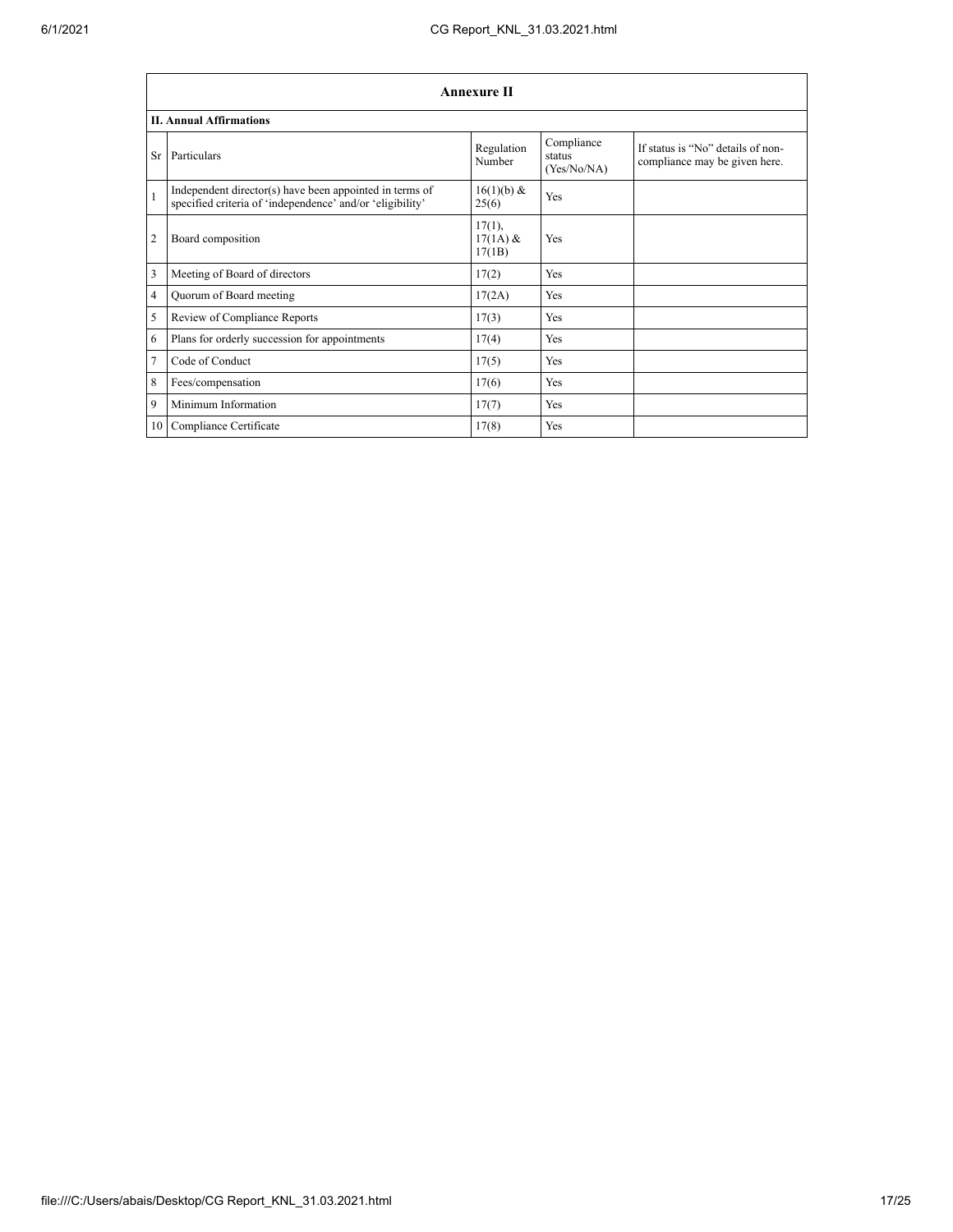|    | Annexure II                                                |                            |                                  |                                                                   |  |  |
|----|------------------------------------------------------------|----------------------------|----------------------------------|-------------------------------------------------------------------|--|--|
|    | <b>II. Annual Affirmations</b>                             |                            |                                  |                                                                   |  |  |
| Sr | Particulars                                                | Regulation<br>Number       | Compliance status<br>(Yes/No/NA) | If status is "No" details of non-compliance<br>may be given here. |  |  |
| 11 | Risk Assessment & Management                               | 17(9)                      | <b>NA</b>                        |                                                                   |  |  |
| 12 | Performance Evaluation of Independent<br><b>Directors</b>  | 17(10)                     | Yes                              |                                                                   |  |  |
| 13 | Recommendation of Board                                    | 17(11)                     | Yes                              |                                                                   |  |  |
| 14 | Maximum number of Directorships                            | 17A                        | Yes                              |                                                                   |  |  |
| 15 | Composition of Audit Committee                             | 18(1)                      | Yes                              |                                                                   |  |  |
| 16 | Meeting of Audit Committee                                 | 18(2)                      | Yes                              |                                                                   |  |  |
| 17 | Composition of nomination & remuneration<br>committee      | 19(1) & (2)                | Yes                              |                                                                   |  |  |
| 18 | Quorum of Nomination and Remuneration<br>Committee meeting | 19(2A)                     | Yes                              |                                                                   |  |  |
| 19 | Meeting of Nomination and Remuneration<br>Committee        | 19(3A)                     | Yes                              |                                                                   |  |  |
| 20 | Composition of Stakeholder Relationship<br>Committee       | $20(1), 20(2)$ &<br>20(2A) | Yes                              |                                                                   |  |  |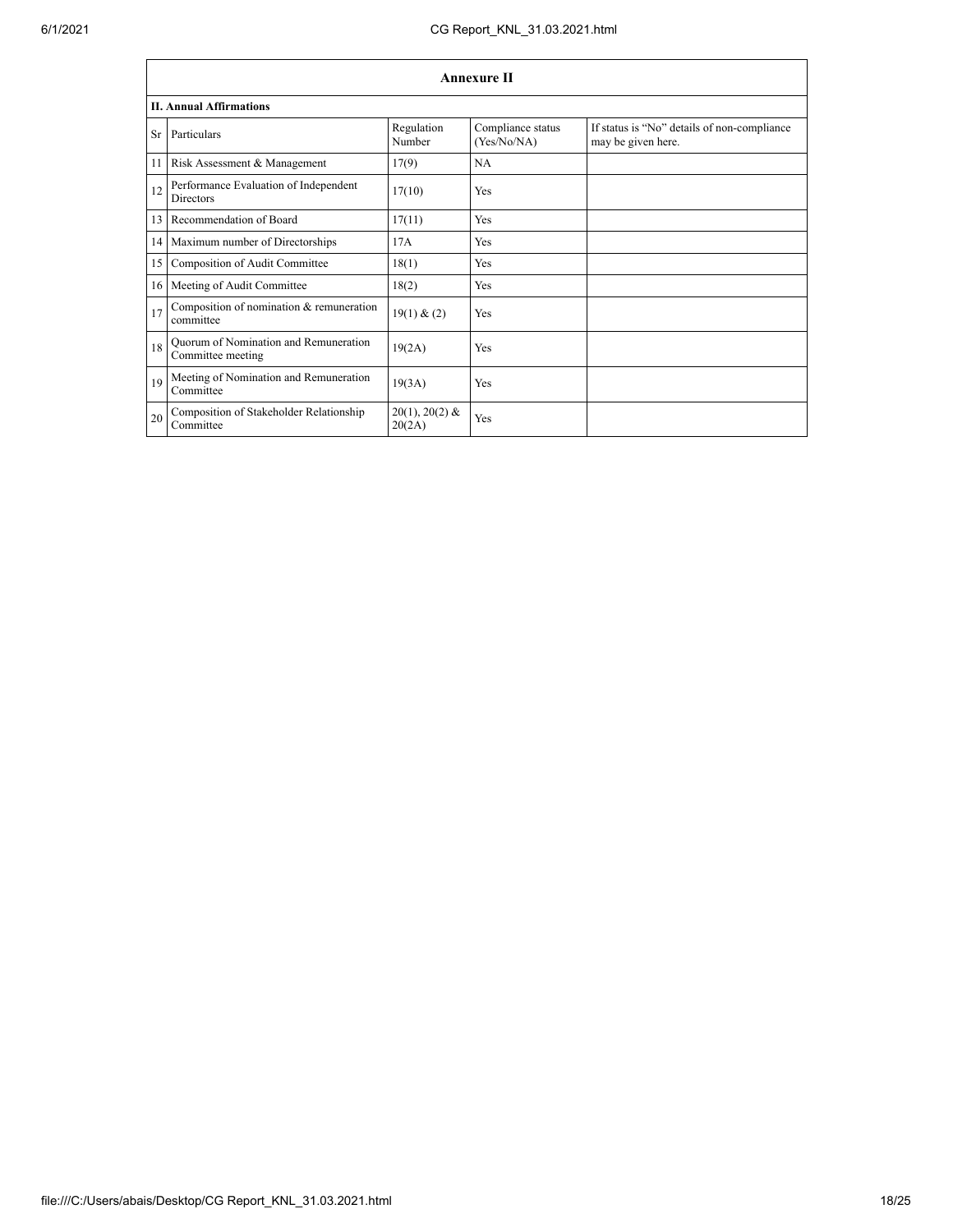|                 | <b>Annexure II</b>                                                                     |                                                     |                                  |                                                                    |  |
|-----------------|----------------------------------------------------------------------------------------|-----------------------------------------------------|----------------------------------|--------------------------------------------------------------------|--|
|                 | <b>II. Annual Affirmations</b>                                                         |                                                     |                                  |                                                                    |  |
| Sr <sup>-</sup> | Particulars                                                                            | Regulation<br>Number                                | Compliance status<br>(Yes/No/NA) | If status is "No" details of non-<br>compliance may be given here. |  |
| 21              | Meeting of Stakeholders Relationship Committee                                         | 20(3A)                                              | Yes                              |                                                                    |  |
| 22              | Composition and role of risk management<br>committee                                   | 21(1), (2), (3), (4)                                | <b>NA</b>                        |                                                                    |  |
| 23              | Meeting of Risk Management Committee                                                   | 21(3A)                                              | <b>NA</b>                        |                                                                    |  |
| 24              | Vigil Mechanism                                                                        | 22                                                  | Yes                              |                                                                    |  |
| 25              | Policy for related party Transaction                                                   | $23(1)$ , $(1A)$ , $(5)$ ,<br>$(6)$ , $(7)$ & $(8)$ | Yes                              |                                                                    |  |
| 26              | Prior or Omnibus approval of Audit Committee for<br>all related party transactions     | 23(2), (3)                                          | Yes                              |                                                                    |  |
| 27              | Approval for material related party transactions                                       | 23(4)                                               | <b>NA</b>                        |                                                                    |  |
| 28              | Disclosure of related party transactions on<br>consolidated basis                      | 23(9)                                               | Yes                              |                                                                    |  |
| 29              | Composition of Board of Directors of unlisted<br>material Subsidiary                   | 24(1)                                               | <b>NA</b>                        |                                                                    |  |
| 30              | Other Corporate Governance requirements with<br>respect to subsidiary of listed entity | 24(2), (3), (4), (5)<br>$\&(6)$                     | <b>NA</b>                        |                                                                    |  |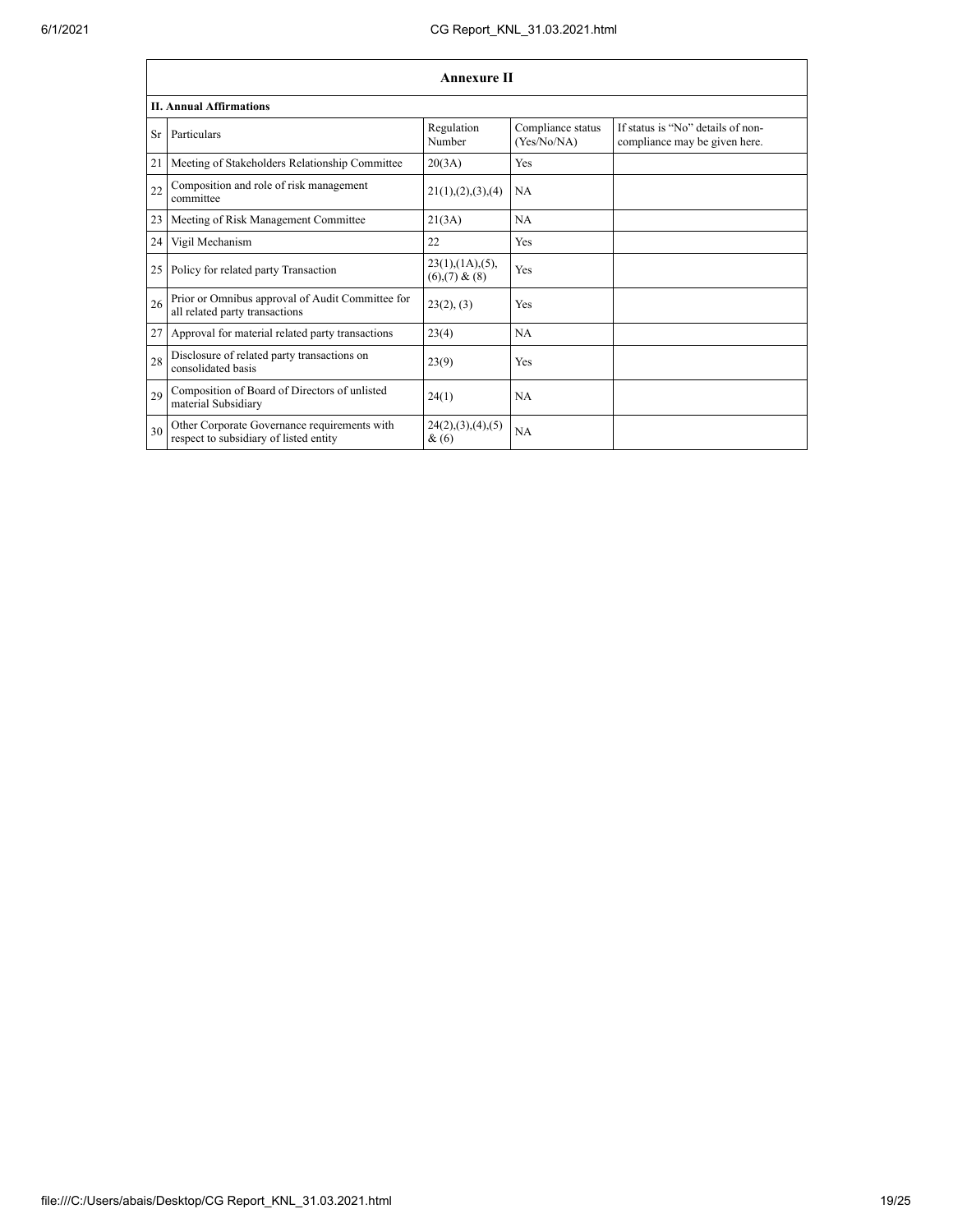|    | <b>Annexure II</b>                                                                                                   |                      |                                     |                                                                    |
|----|----------------------------------------------------------------------------------------------------------------------|----------------------|-------------------------------------|--------------------------------------------------------------------|
|    | <b>II. Annual Affirmations</b>                                                                                       |                      |                                     |                                                                    |
| Sr | Particulars                                                                                                          | Regulation<br>Number | Compliance<br>status<br>(Yes/No/NA) | If status is "No" details of non-<br>compliance may be given here. |
| 31 | Annual Secretarial Compliance Report                                                                                 | 24(A)                | Yes                                 |                                                                    |
| 32 | Alternate Director to Independent Director                                                                           | 25(1)                | NA                                  |                                                                    |
| 33 | Maximum Tenure                                                                                                       | 25(2)                | Yes                                 |                                                                    |
| 34 | Meeting of independent directors                                                                                     | $25(3)$ &<br>(4)     | Yes                                 |                                                                    |
|    | 35 Familiarization of independent directors                                                                          | 25(7)                | Yes                                 |                                                                    |
| 36 | Declaration from Independent Director                                                                                | $25(8)$ &<br>(9)     | Yes                                 |                                                                    |
| 37 | D & O Insurance for Independent Directors                                                                            | 25(10)               | Yes                                 |                                                                    |
| 38 | Memberships in Committees                                                                                            | 26(1)                | Yes                                 |                                                                    |
| 39 | Affirmation with compliance to code of conduct from members of<br>Board of Directors and Senior management personnel | 26(3)                | Yes                                 |                                                                    |
| 40 | Disclosure of Shareholding by Non-Executive Directors                                                                | 26(4)                | Yes                                 |                                                                    |
| 41 | Policy with respect to Obligations of directors and senior<br>management                                             | $26(2)$ &<br>26(5)   | Yes                                 |                                                                    |
|    | Any other information to be provided - Add Notes                                                                     |                      |                                     |                                                                    |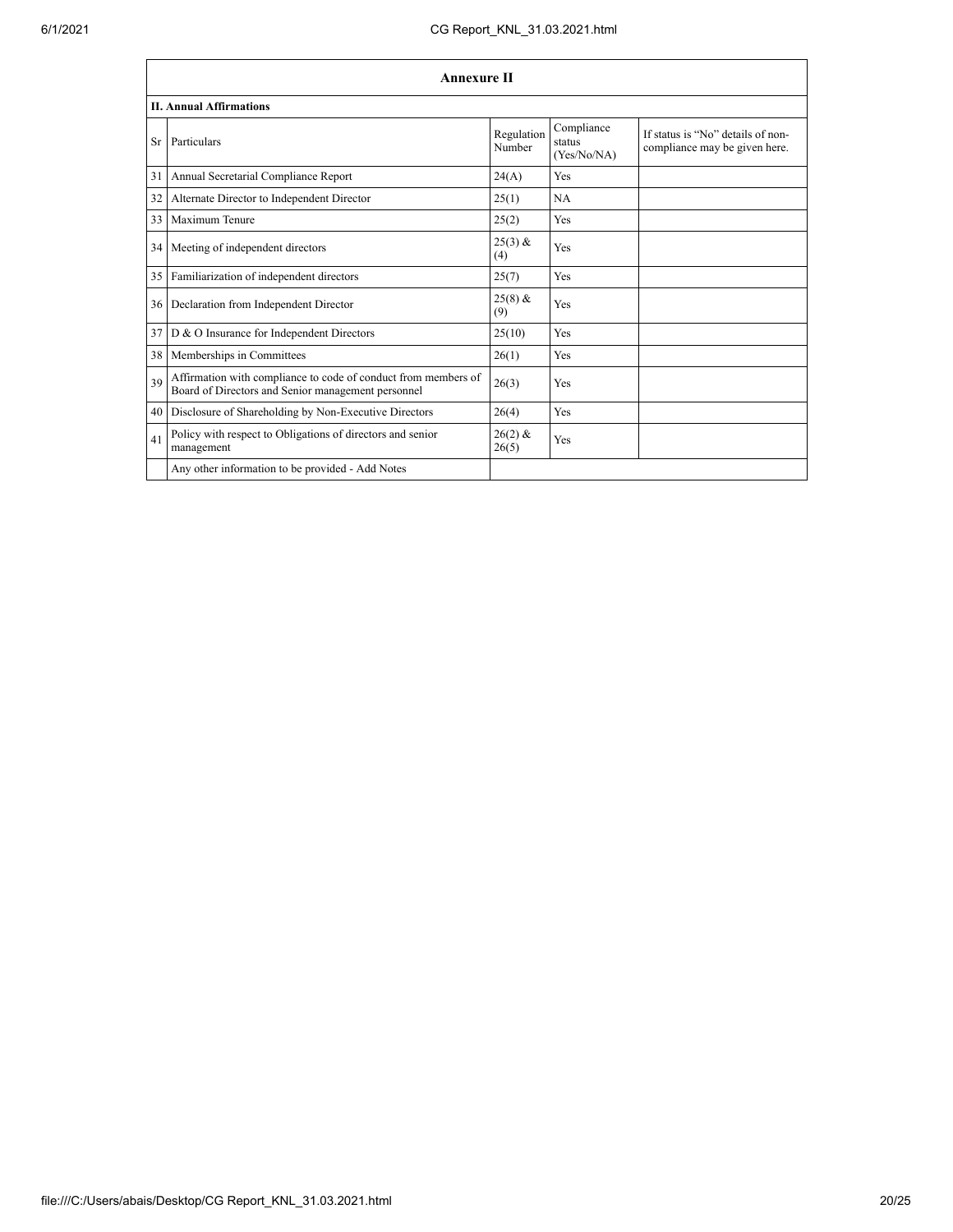|                | <b>Annexure II</b> |                          |  |
|----------------|--------------------|--------------------------|--|
|                | Name of signatory  | Shiv Singh Mehta         |  |
| $\overline{2}$ | Designation        | <b>Managing Director</b> |  |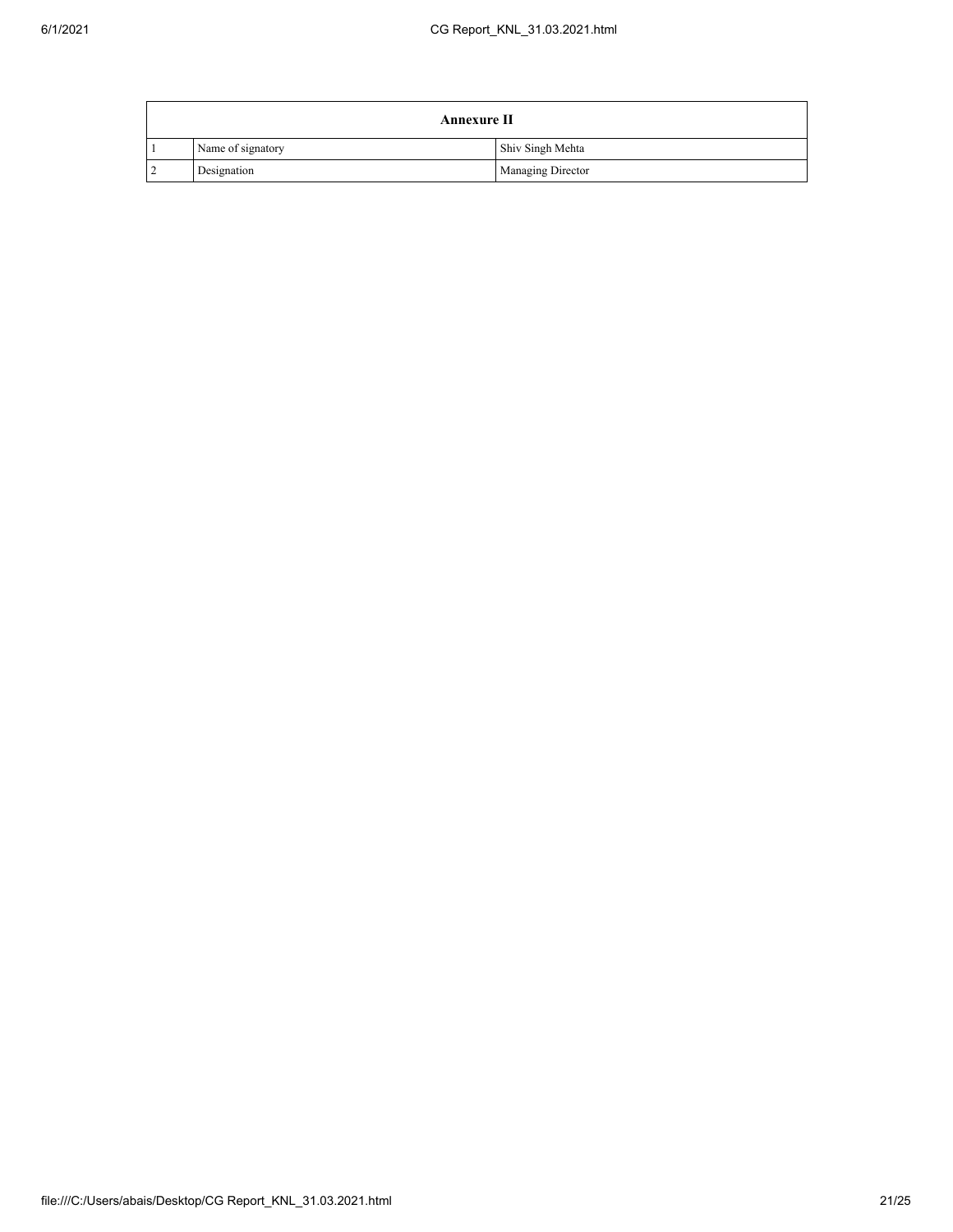|    | Annexure II                                                                                                                                                                 |                                         |  |  |
|----|-----------------------------------------------------------------------------------------------------------------------------------------------------------------------------|-----------------------------------------|--|--|
|    | <b>III.</b> Affirmations                                                                                                                                                    |                                         |  |  |
| Sr | <b>Particulars</b>                                                                                                                                                          | <b>Compliance status</b><br>(Yes/No/NA) |  |  |
|    | The Listed Entity has approved Material Subsidiary Policy and the Corporate Governance requirements with<br>NA<br>respect to subsidiary of Listed Entity have been complied |                                         |  |  |
|    | Any other information to be provided                                                                                                                                        |                                         |  |  |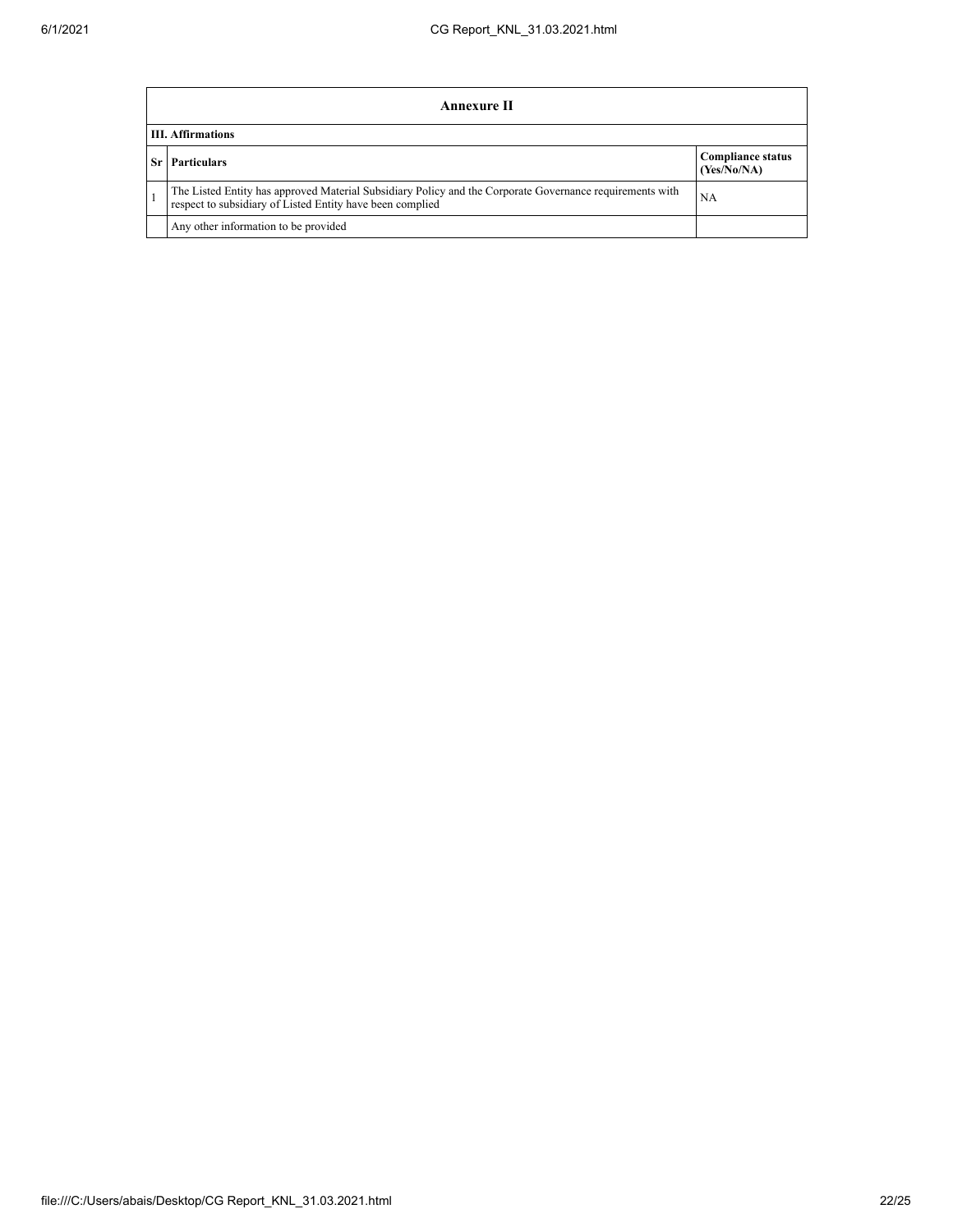|                | <b>Annexure II</b> |                          |  |
|----------------|--------------------|--------------------------|--|
|                | Name of signatory  | Shiv Singh Mehta         |  |
| $\overline{2}$ | Designation        | <b>Managing Director</b> |  |